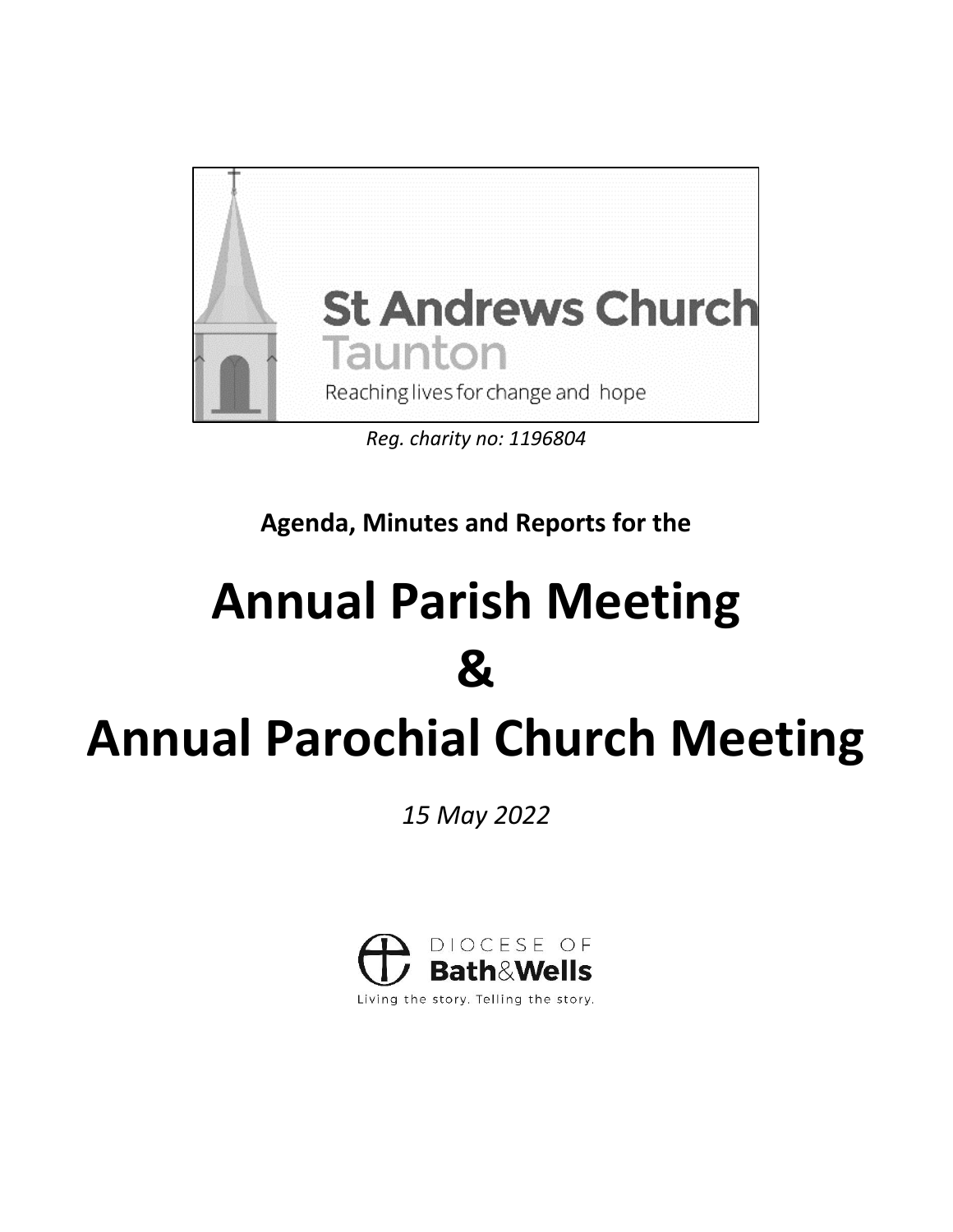# **THE PARISH CHURCH OF ST ANDREW, TAUNTON**

[Reg. charity no: 1196804]

# **ANNUAL PARISH MEETING 2022 Sunday 15 May 2022, at 11.00 (approx.) following the 10am Eucharist, in Church**

# **AGENDA**

- 1. Prayers
- 2. Apologies for absence
- 3. Approval of Minutes of meeting 23 May 2021
- 4. Election of Churchwardens

# **ANNUAL PAROCHIAL CHURCH MEETING 2022 Sunday 15 May 2022,**

# **immediately following the Annual Parish Meeting, in Church**

*Papers attached.*

# **AGENDA**

- 1 Apologies for absence
- 2 Approval of Minutes of meeting 23 May 2021
- 3 Matters arising
- 4 Report on changes in Electoral Roll since the last meeting
- 5 Annual report and accounts for the year ended 31 December 2021 *[separate bundle - Report to be adopted by the meeting]*
- 6 Annual report on the proceedings of the PCC 2021
- 7 Report on the fabric, goods and ornaments of the church, including Inventory.
- 8 APCM to receive the following reports for 2021 :
	- a) New St Andrews (including financial summary)
	- b) Safeguarding
	- c) Church Hall (including financial statement)
	- d) Choir and music
	- e) Fundraising and social
	- f) Children and young people (all activities)
	- *g) St Andrews Church School (included in Vicar's report)*
	- h) Bell-ringing
	- *i) Lay Pastoral Assistants (included in Vicar's report)*
	- *j) Local Ministry Group (included in Vicar's report)*
	- *k) Ministry team (included in Vicar's report)*
- 9 Report on the proceedings of the Taunton Deanery Synod
- 10 Election of PCC members
- 11 Appointment of Independent Examiner to the PCC
- 12 Any other business as notified to the Secretary by **Wednesday 11 May 2022**. (Send to Sue Goodman, [suegoodman61@outlook.com](mailto:suegoodman61@outlook.com) or 01823 256724.)
- 13 Vicar's report.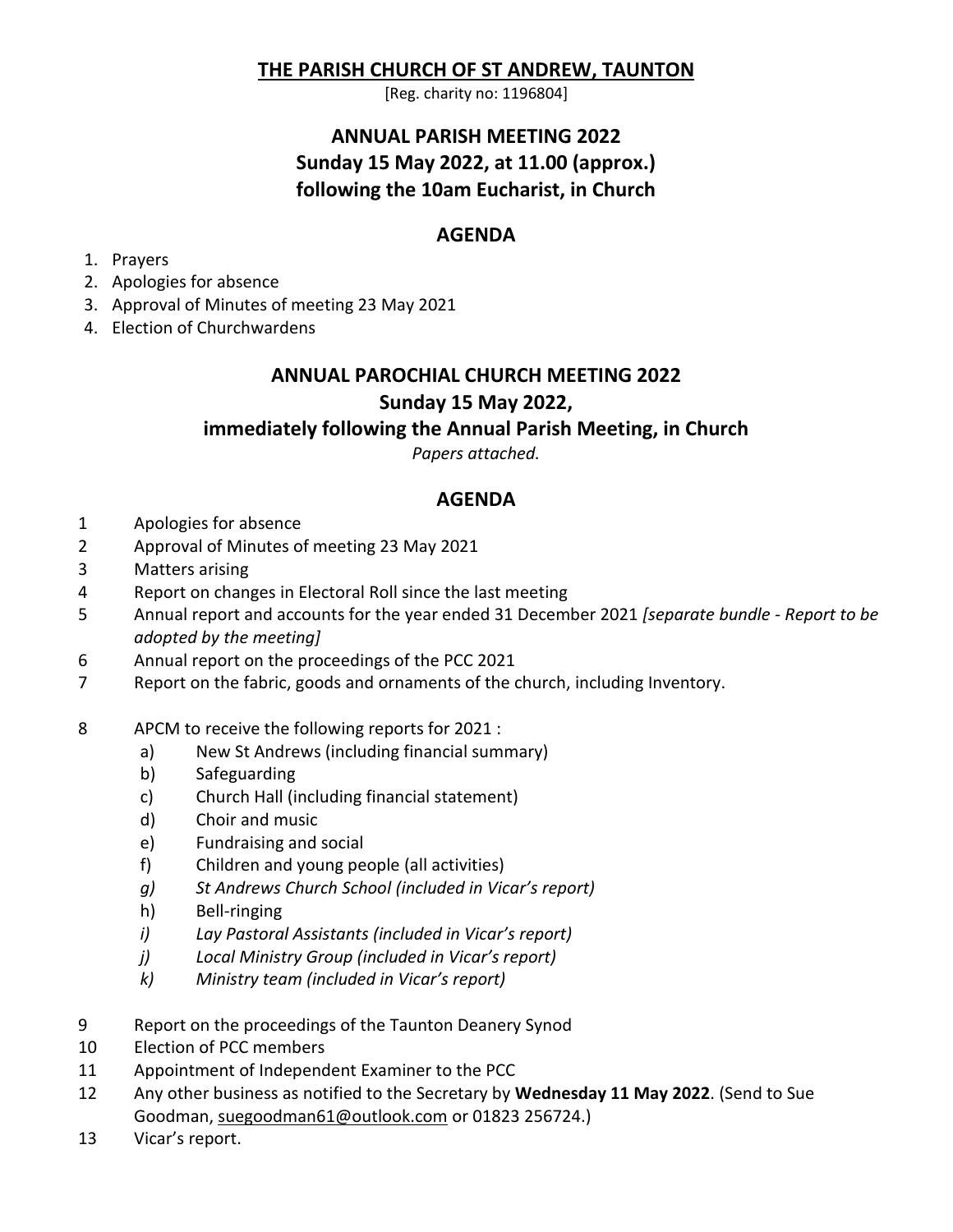# **THE PARISH CHURCH OF ST ANDREW, TAUNTON**

# **ANNUAL PARISH MEETING Sunday 23 May 2021, 11.25am.**

## **MINUTES**

Vicar, the Rev'd Robin Lodge in the chair; approx. 40 members attending [not listed]. (The meeting was not live-streamed on Facebook, although the preceding service had been.)

## 1. Apologies for absence

June Acreman, Dennis Carter, Phil Emond, Janet Fulljames. Henry Haslam, Rosemary Palfrey, Janet Paynter, Joyce Penn, Sue Richards, Anne Willmott.

2. Meeting of APM 18 October 2020 Minutes had been circulated; there were no comments. The Chair signed the Minutes as a true account of the meeting.

## 3. Election of Churchwardens

David Budd and Anthony Blackshaw, having been properly proposed and seconded, and having indicated their willingness to serve, were duly elected unopposed.

Robin thanked the two churchwardens for their willingness to serve, and gave especial thanks to David who has been sole churchwarden for a year. He also thanked the numerous people who have helped David when needed during the year, whether filling in at regular services or taking on specific buildingrelated tasks.

**= = = = = = = = = = = = = = = = = = = = = = = = = = = = = = = =**

# **ANNUAL PAROCHIAL CHURCH MEETING Sunday 23 May 2021 immediately following the Annual Parish Meeting**

## **MINUTES**

Vicar, the Rev'd Robin Lodge in the chair; approx. 40 members attending [not listed]. (The meeting was not live-streamed on Facebook, although the preceding service had been.)

Apologies for absence - as at APM (above).

1 Minutes of the APCM 18 October 2020 Minutes had been circulated; there were no comments; they were accepted by the present meeting.

The Chair signed the Minutes as a true account of that meeting.

2. Matters arising None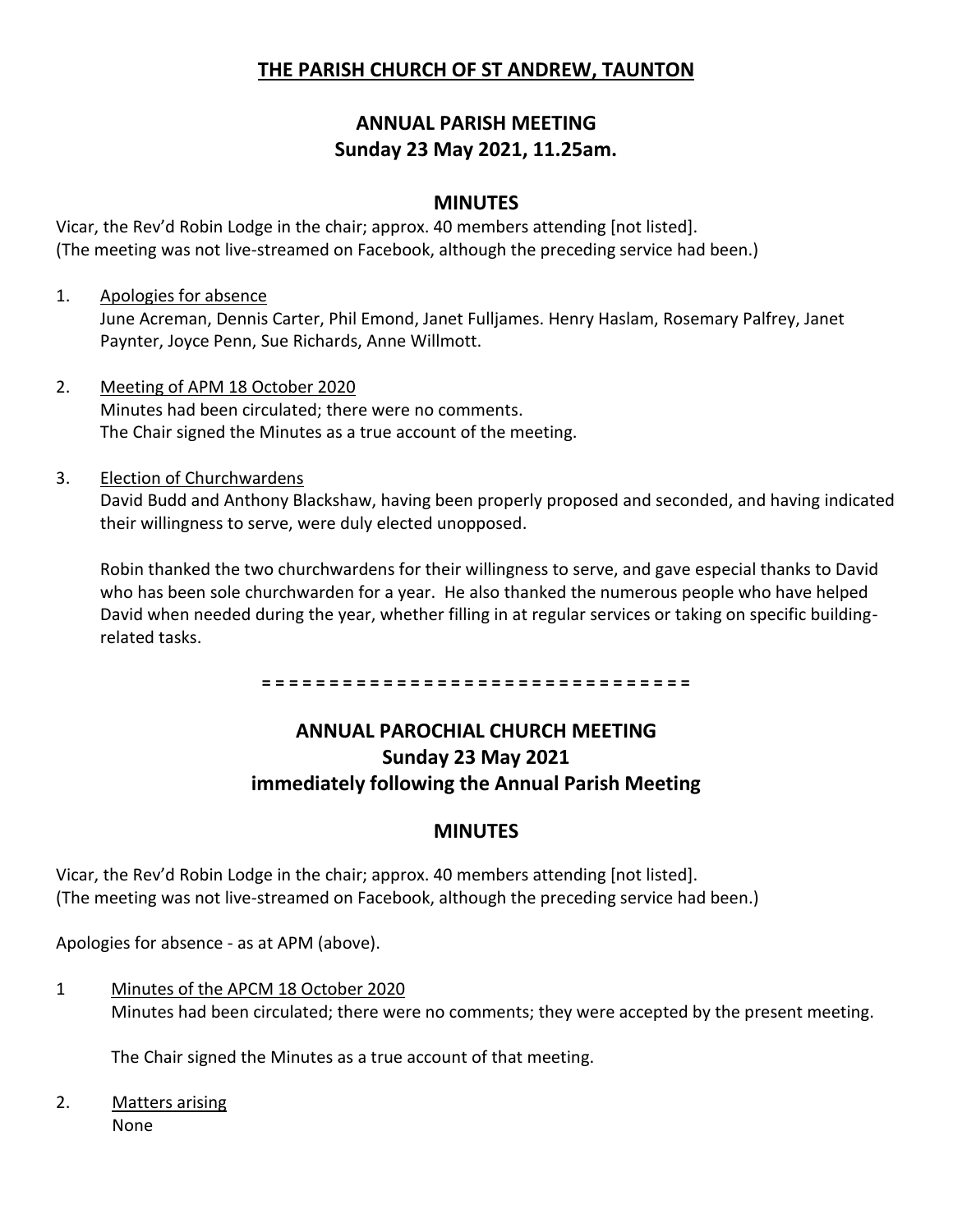## 3. Electoral Roll report

Full details in Ruth Cook's written report, which had been circulated. The Electoral Roll at the time of this meeting is 110, unchanged from the date of the report.

A question was asked concerning the Electoral Roll and the church membership list. Ruth explained that the ER is subject to certain rules and regulations (clergy, for instance, are excluded from it). Other individuals (not on the ER) may consider themselves part of the St Andrews family and therefore wish to remain in contact with St Andrews, receive information on services and events, etc. In the past this has been done informally, but with the advent of GDPR and greater understanding of data protection requirements, a formal membership list has been developed. Ruth manages this list, and the church can then send communications by post or email.

## 4. Annual Report and Accounts for year ended 31 December 2020

Papers had been circulated before the meeting. The Treasurer was pleased to note that planned giving had in fact increased during the pandemic, and income overall had been sustained.

Thanks were given to the treasury team in general, and especially to Mike Chapman, the previous Treasurer, for his help, encouragement and guidance during the hand-over period to the new Treasurer.

**Resolution** to accept the accounts : **Proposed – Darren Chalmers / Seconded – Jean Allgrove** Carried unanimously.

5. Annual report on the proceedings of the PCC 2020 Report previously circulated; no questions or comments from the meeting.

The Chair thanked the PCC Secretary for her work.

## 6 Report on the fabric, goods and ornaments of the church.

The Churchwarden's report had been circulated, including a note on the Quinquennial Inspection carried out on 2 December 2020.

Noted: the church clock has now been restored and is in working order, with new hands in place. The issue of re-gilding the numerals to match has not been decided. Unfortunately, one of the two clock faces runs slow and is commented on.

The Inventory for 2020 had not been completed and was not signed.

#### 7. Specific reports

All had been previously circulated. The Chair thanked all who prepared the reports, and all their supporting teams.

#### 7 a: New St Andrews report

Report previously circulated, including the financial summary for 2020 showing a healthy position.

Alan Cook paid tribute to George Bros, the building firm who took over the new build toilets at short notice. Work commenced in March 2021.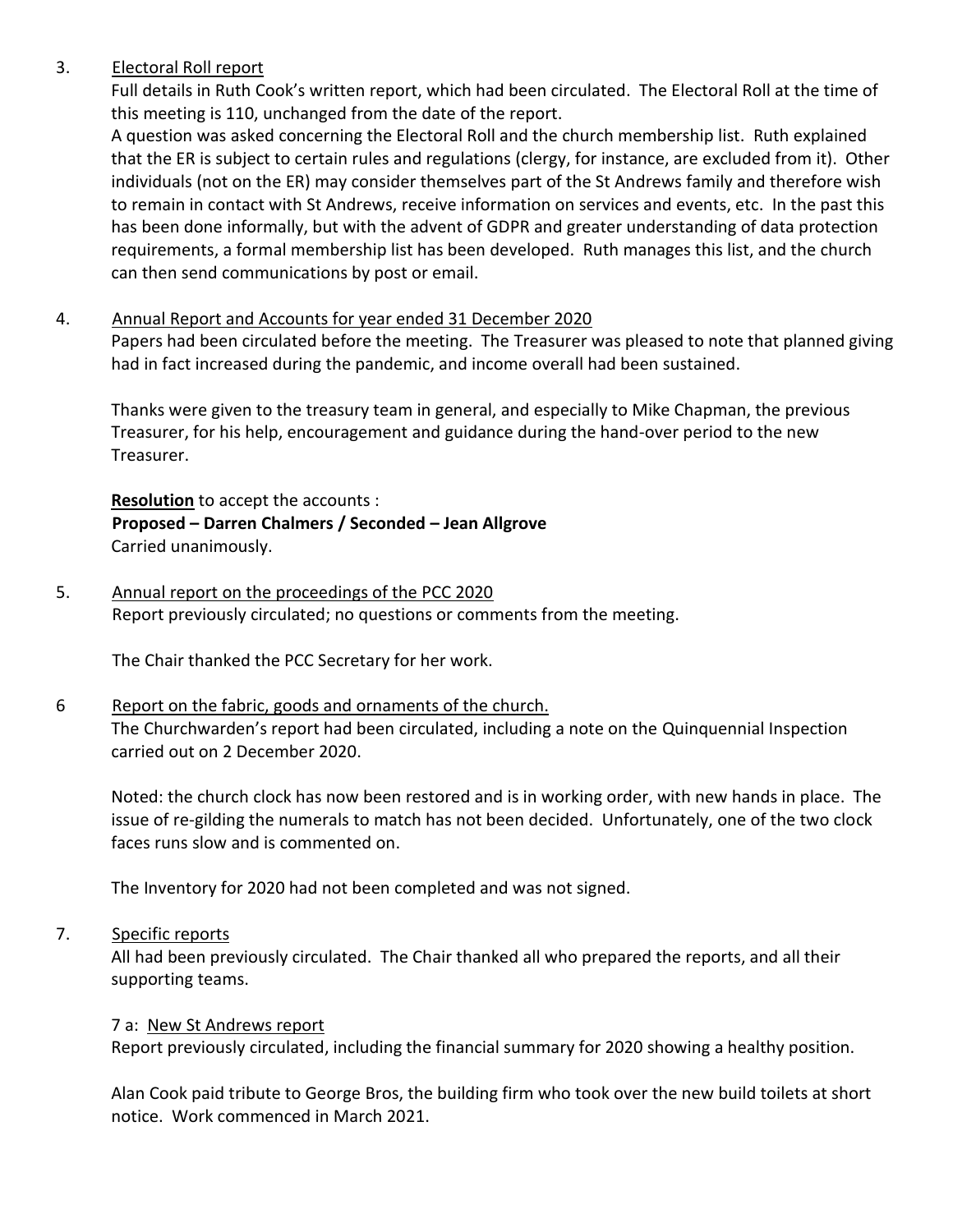The next steps in the overall NSA project are outlined in Alan's report; the group is due to meet shortly after this annual meeting for forward planning. Work on the narthex and kitchen is proposed in order to create space for non-income-generating community activities.

## 7 b: Safeguarding

Report previously circulated, covering calendar year 2020 only. A question was asked about the current safeguarding position, as children's activities could be re-commencing fairly soon. Ali Perry explained that she is monitoring both the pandemic guidelines and the developing shape of children's ministry at St Andrews; she will thus be in a position to update training for those who need it, when appropriate.

## 7 c: Church Hall

Report previously circulated, with the Hall financial statement for 2020.

Lesley Jones, Hall Manager, noted that lets for children's activities have re-started, and there is a lot of interest in adults lets, and parties generally – when allowed. The refurbished kitchen should be an attraction for new lets.

## 7 d: Choir & Music

Report previously circulated, no queries. The choir is currently poised to re-appear for worship, when national regulations permit.

## 7 e: Fundraising & Social

Report previously circulated, for 2020.

Ali thanked existing supporters of the Light Up the Spire appeal, at present the only fundraising activity, and made a general appeal for new ideas that fall within the current pandemic guidelines.

## 7 f: Children & Young People

Report covering Railway Children, Messy Church, MINT, and Church Mice (all for 2020/21) previously circulated. Sue Lodge and all the helpers were thanked for their work.

Noted:

- Messy Church the team are already looking it suitable summer ideas, within the current guidelines. Outdoor events are a possibility.
- The DJ Club report was omitted from the main report in error; Ruth Cook supplied the following:

Sadly, the DJ Club has not met since March 2020. The Club used to be open to children from all age groups in the school [St Andrews Church School] but due to year-group "bubbles" in place this means it cannot meet in its usual format.

I am unsure as to whether it will return and whether it would continue to be a joint school/church led group.

# 7 g: Bell-ringing

Report previously circulated; there were no comments.

7 h -7 j.: Lay Pastoral Assistants, Local Ministry Group, and Ministry Team Reports on these activities previously circulated.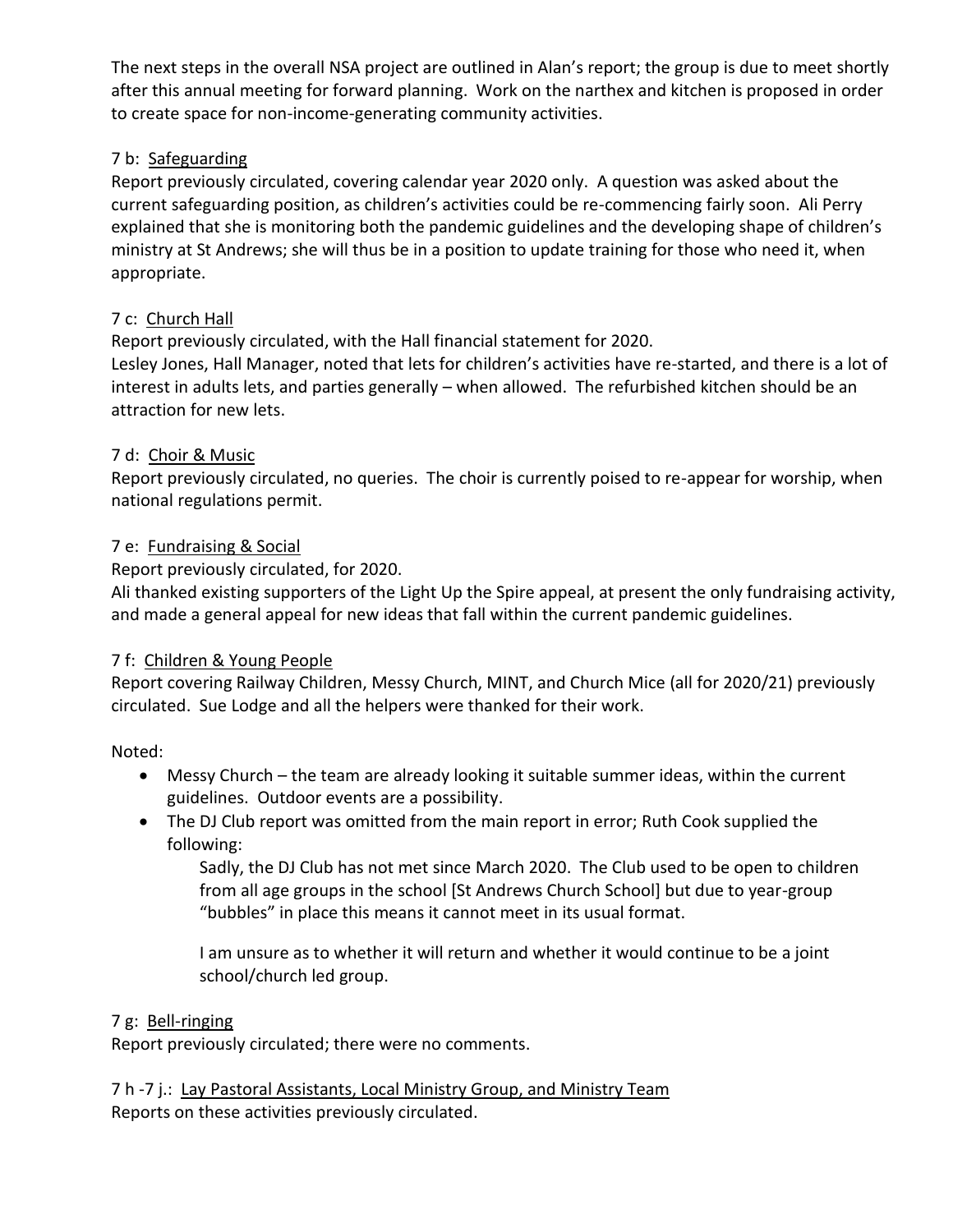#### 8. Report on proceedings of Taunton Deanery Synod.

Report previously circulated. One update: the Synod meeting of 8 June has been postponed.

## 9. Election of PCC members

David Budd and Anthony Blackshaw, having been elected Churchwardens, remain on the PCC. For elected members, three 3-year terms and one 2-year term were vacant.

The following have been nominated:

- Phil Emond
- Sue Goodman (co-opted for 2020/21)

No other nominations having been received, these candidates were duly elected unopposed, to serve 2021/24.

All were in favour.

The Vicar welcomed and thanked the new PCC members.

## 10. Appointment of Independent Examiner to the PCC

David Bridges, from St John the Evangelist, Staplegrove, has been proposed as the Independent Examiner for 2021, and has agreed. In a reciprocal arrangement, our Treasurer, Antony Yeo, will act as I.E. for Staplegrove. The meeting accepted this proposal.

David Bridges is duly appointed. The PCC will formally confirm the new arrangement.

## 11. Any other business

Jeremy Harvey thanked Robin and Katy for all their efforts to maintain the work and worship of St Andrews in difficult circumstances and using a variety of technology. This sentiment was echoed by everyone present, with applause.

## 12 Vicar's Report

Report on 2020 previously circulated.

Robin repeated his grateful thanks to David Budd and his team for all their work in maintaining the COVID-19 regime in changing circumstances. The meeting thanked them with applause.

*The meeting closed at 12.20 with the Grace.*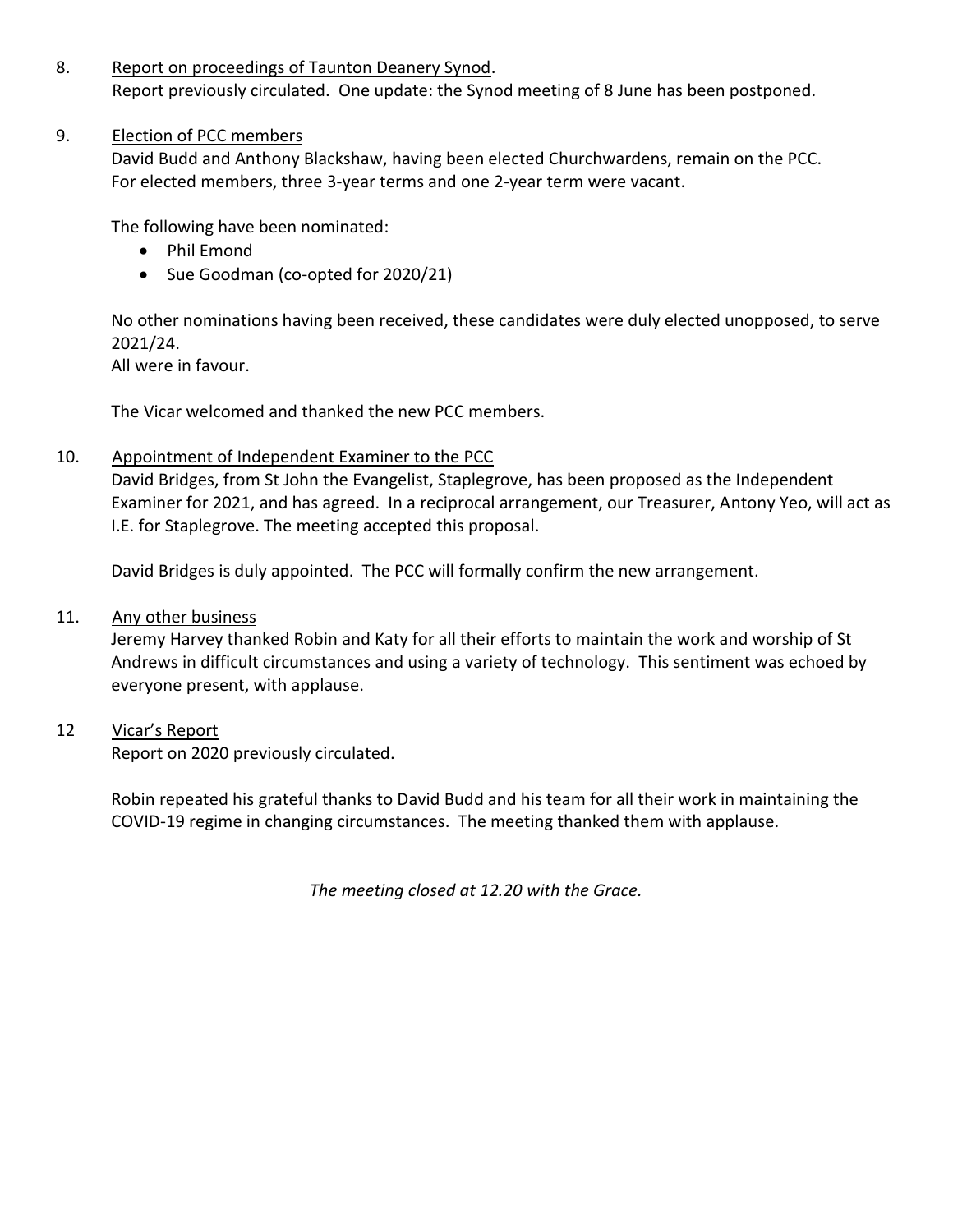*[item 4]*

# **Electoral Roll 2021**

The number on the Roll at the APCM in May 2021 was **110.**

Since then, Kath Watt moved away and Tony Byrne is no longer able to attend. Sadly Joyce Izzard, Paul Williams and Margaret Thorne died, and we give thanks for their long and faithful service to St Andrews.

The Electoral Roll therefore stood at **105** at 31st December 2021.

Since then Geoff Brownsey has died and we also give thanks for his long and faithful service in our church.

We are pleased to welcome on to the Roll, Diane Ruff and Emily Lodge. The total on the Roll as at today's date therefore stands at **106.**

*Ruth Cook Electoral Roll Officer 20th April 2022*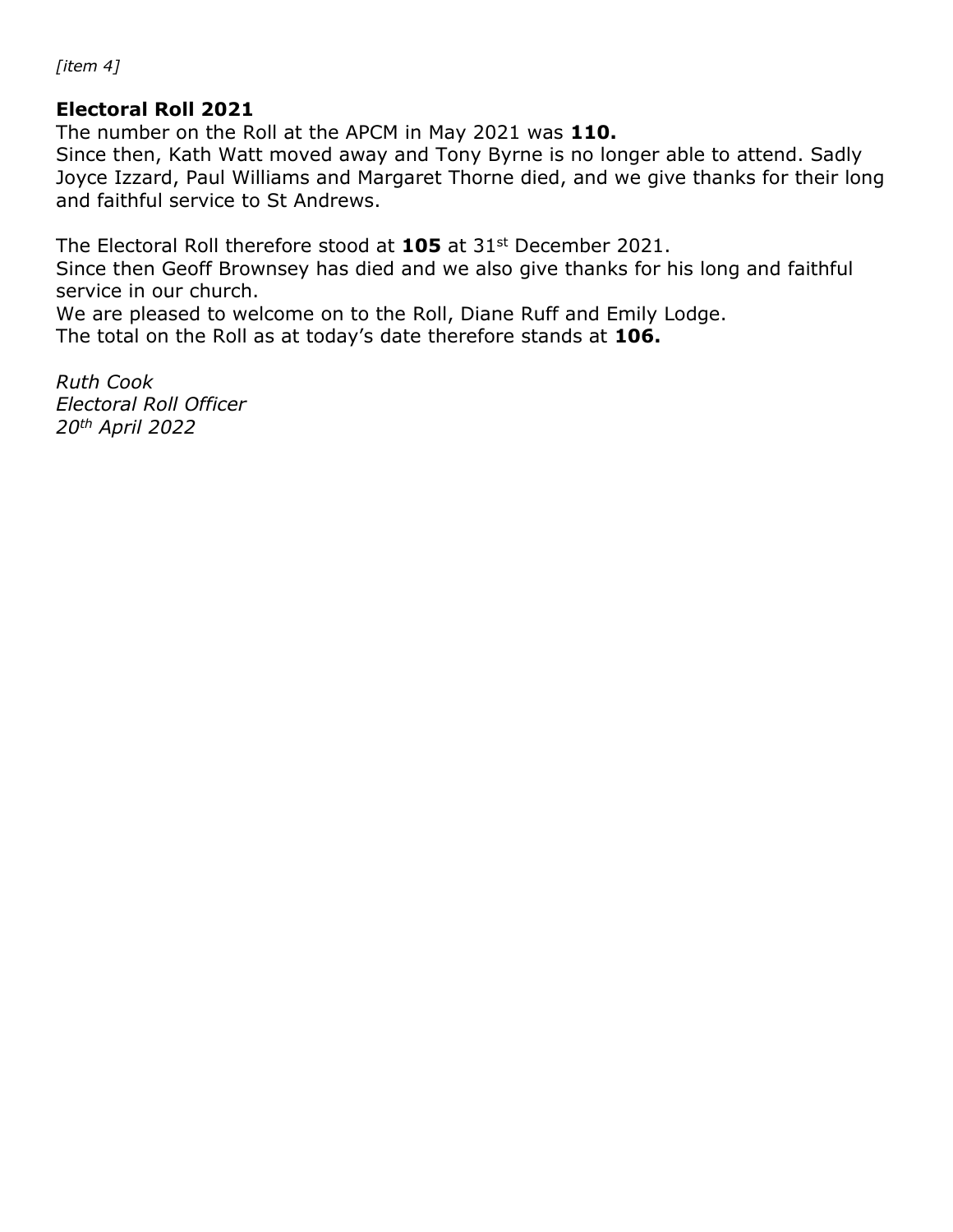*[item 6]*

# **Report on proceedings of the PCC, 2021**

The PCC had 13 members [listed in the Annual Report], plus the Parish Administrator who attends but does not vote. In 2021 we held seven meetings via Zoom conference and four in-person meetings, including three single-issue discussions (see below). We met have met three times so far in 2022.

The Standing Committee of the PCC had 7 members, membership was: Incumbent, Curate, Churchwarden(s), PCC Treasurer, PCC Secretary, 1 other lay member of the PCC. The latter is appointed annually by the PCC; Stephen Grimshaw was re-appointed at the 2021 APCM.

Our Curate, the Rev'd Katy Gough, left St Andrews early in 2022 to take up a post at HMP Exeter. The PCC will miss her incisive analysis of problems, and willingness to tackle issues in great detail.

Standing Committee held 5 Zoom and 2 in-person meetings in 2021; and has met twice so far in 2022.

New PCC members elected in May 2021 were Phil Emond and Sue Goodman (previously a co-opted member). Alison Perry was co-opted in December 2021.

David Budd and Anthony Blackshaw were elected Churchwardens. David's informal working group, consisting of the Churchwardens, Bill Perry and Merv Jones, continues to provide invaluable practical expertise.

The PCC receives reports at each meeting on Finance, Fabric (site & buildings), Health & Safety, New St Andrews, Church Hall, Fundraising (for routine parish expenses, not for specific works), Safeguarding, Children & Young People, and the Vicar's report. Minutes of Standing Committee meetings are also reviewed at each PCC meeting.

Regular issues covered during 2021 were:

- The ongoing Coronavirus situation. The existing continuity plan was reviewed at each meeting and updated as the situation progressed. In October 2021 the continuity plan was discontinued, and replaced by regular monitoring of checks and regulations, subject to guidance from government and national church. Two single-issue PCC meetings held in the early part of 2021 concerned the suspension, and subsequent re-starting, of public worship at St Andrews. The PCC continues to respond to the changing situation in a safe and timely manner.
- Finance, including current Parish Share payments (now made by monthly standing order), use made of legacy funds received, monitoring of financial reserves, disentangling financial liabilities relating to the Scout hut, mission giving (regular or single donations), stewardship.
- Annual strategic planning At the Parish conference on 18 September 2021 a new Mission Action Plan, or MAP, was outlined. After a Covid-induced gap in 2020, the new MAP covers 2021-22.
- New St Andrews. With the completion of the new build of two toilets in December 2021, the PCC will review and discuss the future direction of travel for the NSA project as a whole. The PCC is committed to long-term support, including financial support, for the work of the NSA sub-committee.
- Policy reviews and updating an ongoing rolling schedule through the year.
- Safeguarding. The Safeguarding Officer, Alison Perry, attended the 19 October 2021 meeting to deliver her annual report and carry out the annual safeguarding audit. In the absence of a Safeguarding liaison person, Alison was co-opted to the PCC in December. She has reviewed PCC members' individual safeguarding training and outlined renewal sessions where needed.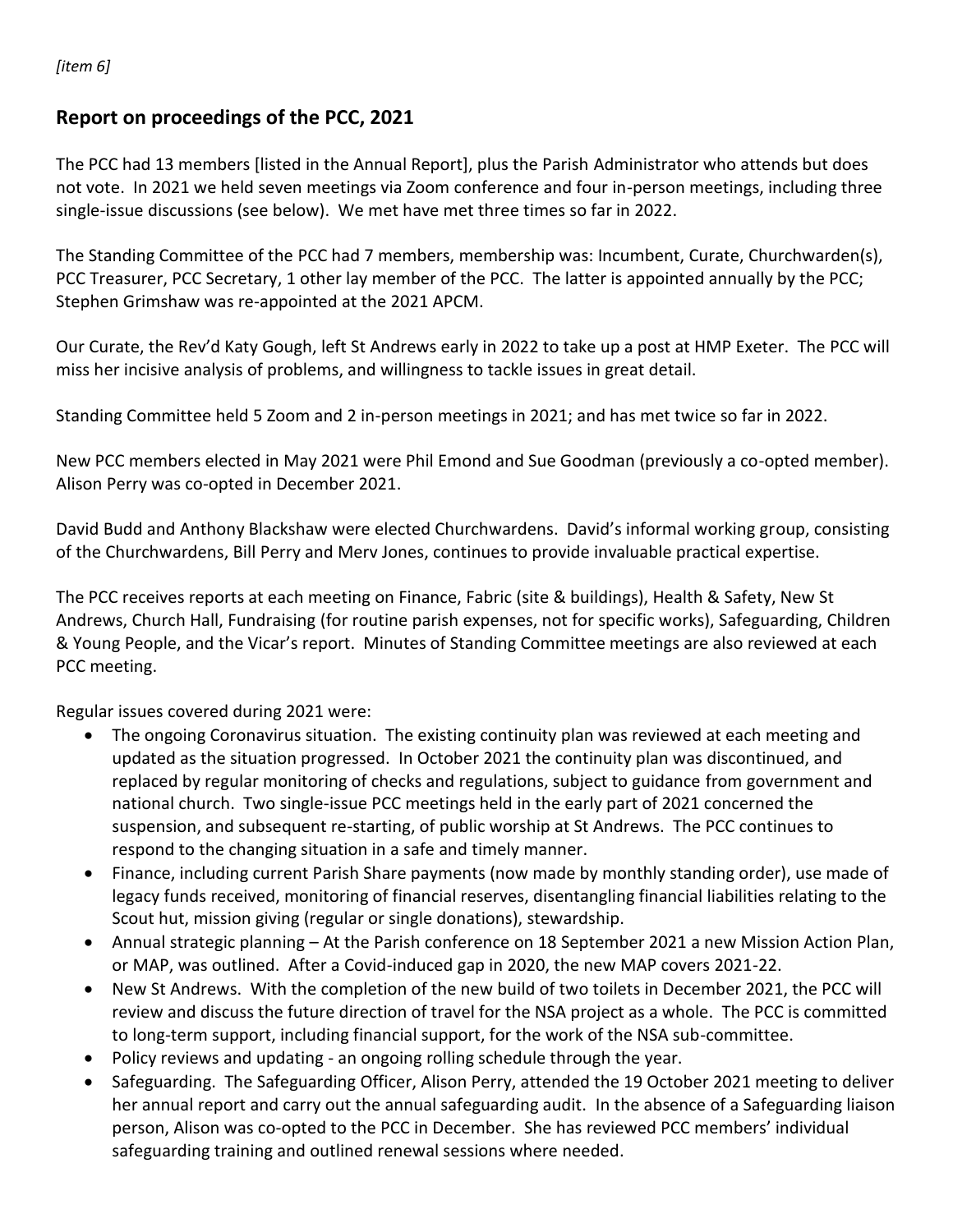Other issues covered:

- St Andrews PCC registered as a charity on 26 November 2021; charity no: 1196804.
- Ownership of the Scout and Guide huts has finally been resolved, thanks to much detailed research by Tony Blackshaw. The local Scouts organisation is now responsible for insurance and all other outgoings connected with these buildings.
- David Bridges, of St John's Church, Staplegrove, will take over the role of Independent Examiner for St Andrews, starting with the 2021 accounts. Antony Yeo will undertake the reciprocal task for St John's, also from 2021.
- Use of affordable hand-held, contactless (or other) technology for one-off donations to St Andrews in person – this problem is not yet resolved.
- Director of Music post: the proposed job-share could not be implemented. Further discussions are under way.
- The Hall was closed for much of 2021, due to the Covid pandemic. Closer links between the PCC and the Hall sub-committee are helping the situation return to normal.

*Sue Goodman, PCC Secretary April 2022*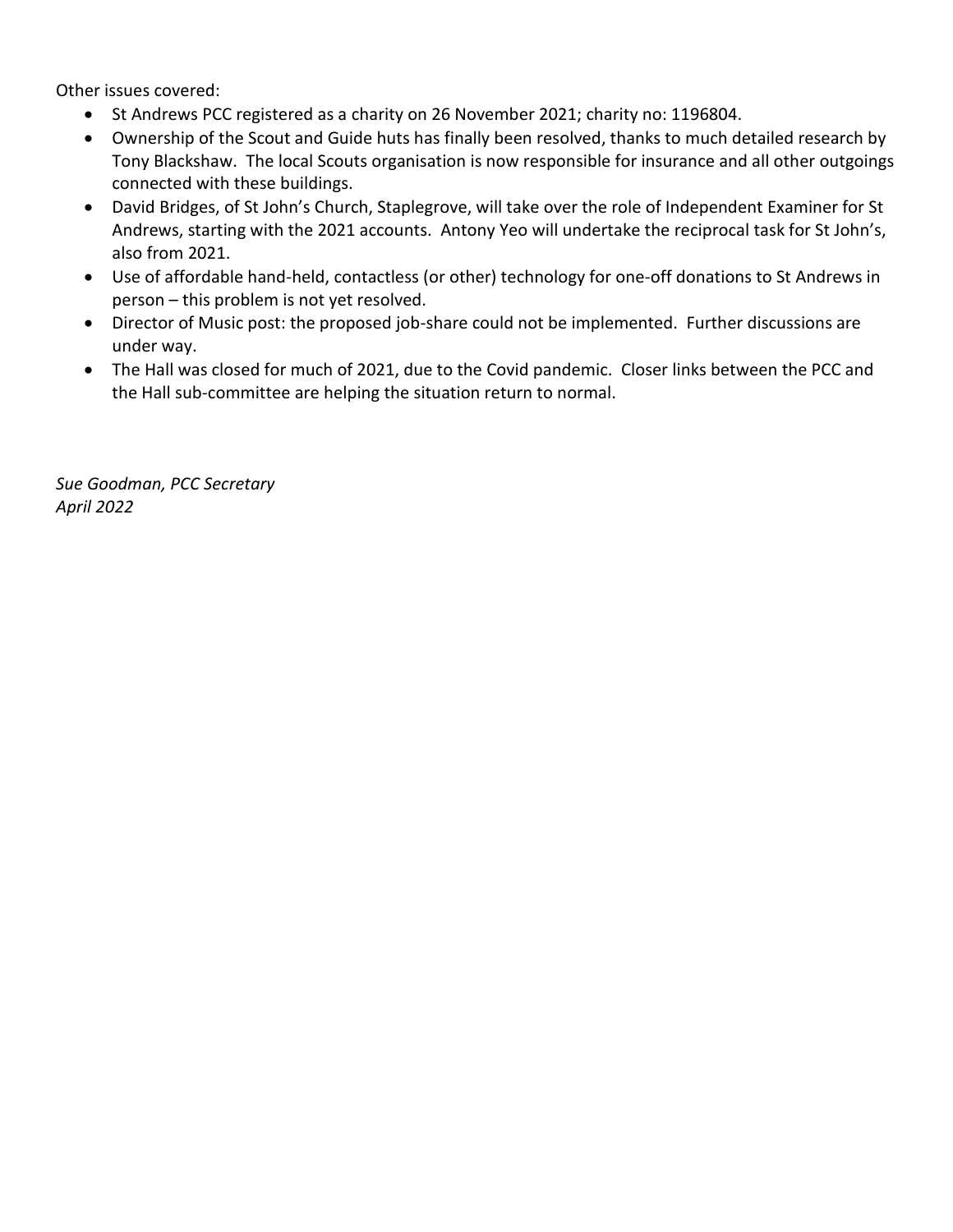# [item 7]

# Annual Summary Fabric Report for APCM 15 May 2022

# **Work undertaken during 2021**

- o Font lid now (January 2022) immobilised in the raised position, thus removing the need for separate insurance and annual inspection fees.
- o Tower clock finally re-started end January 2021; changes between summer and winter time are done manually.
- o One surplus pew from the south aisle was sold in June 2021.
- o All interior church lighting was replaced with LED bulbs; work completed in July 2021.
- o New IT equipment was purchased for the Parish Office, and Wi-Fi coverage was extended to the whole church building.
- o The new St Andrews church website went live on 1 July 2021.
- o Thoughtless and illegal parking next to the Hall and on the green continues to be a problem.
- o Work on the new toilet extension started in March 2021; the two new toilets were completed in December 2021.
- o Church inventory not completed for 2021.

# **Current issues**

# **Heating System**

On 13 January 2022, MBH condemned the boiler as unsafe to use. MBH have given a quote for two gas boilers to replace the condemned 30 year old boiler, which was £33,904 plus VAT. We will get two more quotes for gas boilers should the advice we receive be to pursue gas. In the long term it is likely that natural gas will move to hydrogen and boilers should be able to convert.

We have had a Green Journey audit through the diocese completed on 22nd March 2022, but we have not yet received the report, which we hope will give advice on the type of heating to pursue. Green Journey were emailed just before the Easter Break to ask where our Audit Report was, and a response is awaited.

There are 3 diocesan experts in church heating, one is Geoffrey Robinson. However, we had to complete a faculty application in order to be contacted by the heating experts and we have had no response at time of writing. We cannot proceed with fundraising and Grant applications until we know what will be approved by the DAC when a replacement boiler Faculty is applied for.

# **Narthex**

The Narthex has been decorated and plaster repaired, after flooding. The carpet was replaced (with blue carpet tiles) using insurance money following the storm damage.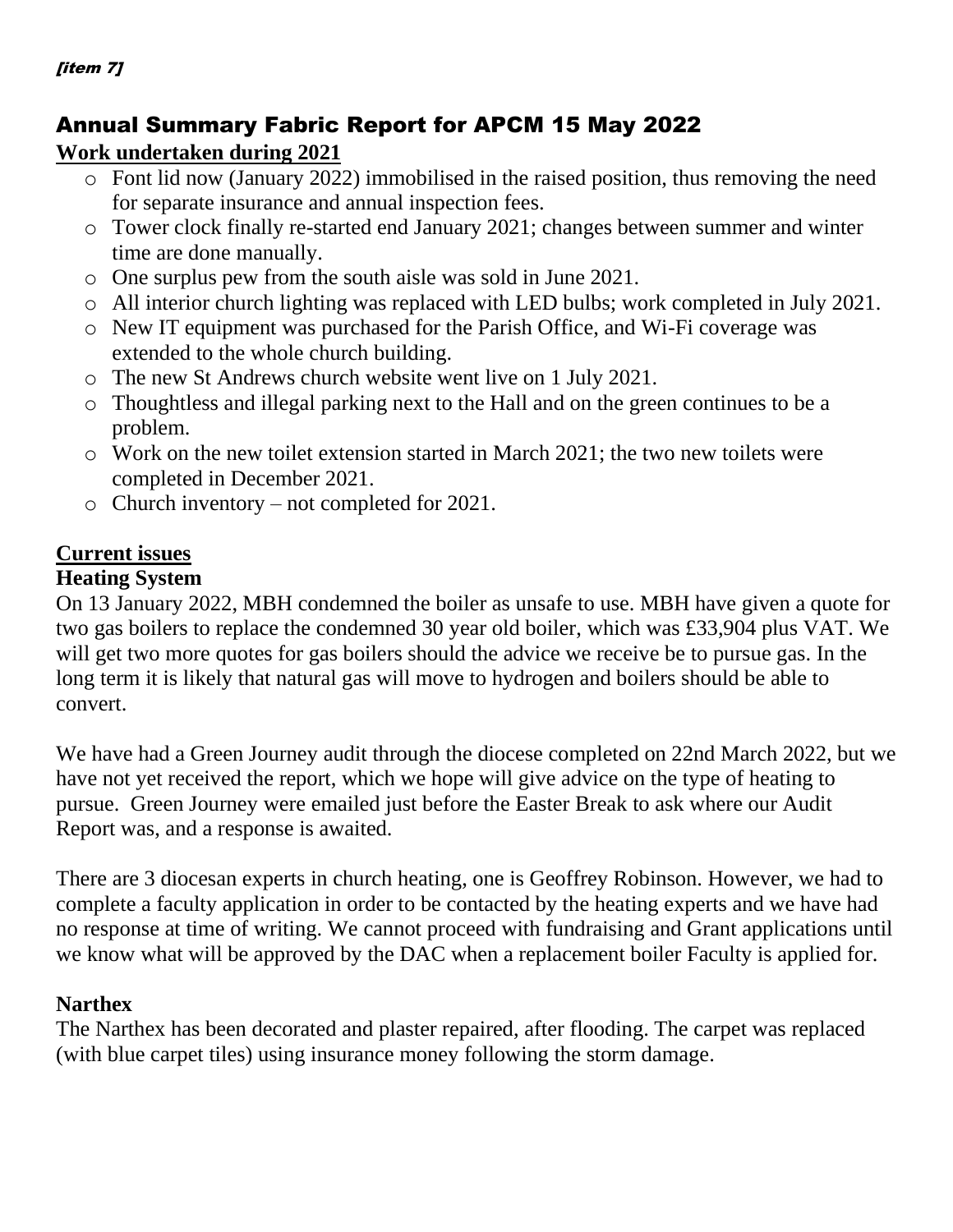# **Scout Hut**

Ownership of the Scout and Guide huts has been established to be the Scouts'; they are thus responsible for all bills. The PCC Treasurer has now received the cost of the Insurance Premium (paid by St Andrews) from the Scouts Organisation, and they have insured the building through their own chosen insurers.

The land belongs to the diocese, however, and a lease agreement is going to be drawn up. Matters are in hand to begin to instruct the Diocesan Solicitors, Harris & Harris of Wells, to draw up a Lease Agreement with the Scouts Association. The Diocese advises that this will be a cost to the PCC as the Managing Trustees. All this will then place the relationship between St Andrew's PCC and the Scouts on a better and more formal footing. It will be up to both parties to then rebuild a relationship that has inevitably suffered from the COVID Pandemic.

# **Railings on the Green**

A working party will start this refurbishment job after the APCM.

# **Faculty Updates**

Following diocesan procedures, a faculty has been applied for in order to get advice on the type of heating system needed [see above].

At the PCC on 29 March 2022 it was agreed to proceed with a faculty to remove the diagonal pews on the South aisle, the pews under the windows on the South side, and the former choir pews (now superfluous) on the North side in front of the North door. This door will become a fire escape in future.

*David Budd & Tony Blackshaw Churchwardens, 18 April 2022*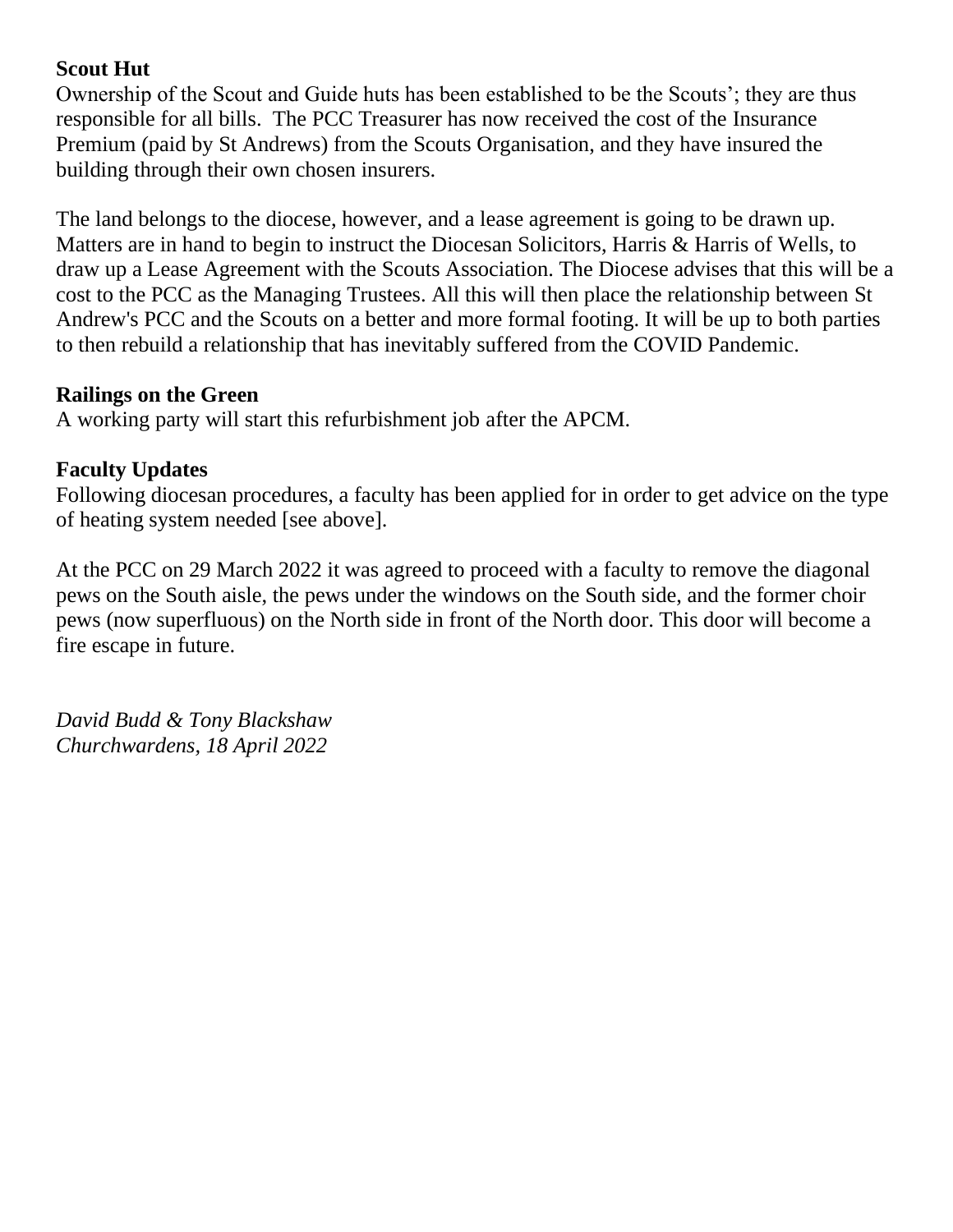## **New Saint Andrews Development Report for the APCM Sunday May 15th 2022**

When preparing this report I felt that the picture below marked the feelings of celebration by the NSA Team that after four years of meetings the toilet extension was complete.

The Planning Team were delighted that during a meeting of the PCC on the  $26<sup>th</sup>$  January 2021 it was agreed to accept the tender from George Bros Builders Ltd in the sum of £62,561.40 inclusive VAT.

The official Contract was received and signed by the Revd Robin Lodge, Alan Cook and David Budd.

George Bros Builders Ltd began preparatory work and digging foundations on Monday March  $1<sup>st</sup>$ 2021. It was planned that the work should be completed in sixteen weeks. Due to the Westleigh quarry closing during the pandemic the exterior stone had to be sourced from another quarry causing the project to be delayed.

I would like to place on record our thanks to our Architect Jo Hibbert, Owen Beale, and the staff from George Bros Builders for all the work that they have carried out to bring the project to a satisfactory conclusion. It was fitting that Monday November 29<sup>th</sup> 2021 (the day before St Andrew's Day) marked the completion of the project.

## **Thank You!**

I want to express a sincere 'Thank You' to everyone who has supported the NSA Project with such generosity and encouragement. We also extend our thanks to the Allchurches Trust, Somerset West and Taunton Council, Garfield Weston, and the Beatrice Laing Trust who gave substantial donations totalling £13,150. The 'Buy & Build' scheme was a great success when the materials detailed on the picture were coloured as the various materials were paid for. We also extend thanks to Rob and Sally Shuttleworth for their artistry in drawing the picture of the church. Also thanks to Martyn Trott who faithfully coloured each of the products as monies were received. Our thanks also to David Budd for fixing the picture on the wall which faces you as you walk into the extension area. It will always be a reminder of your generosity.

## **Finance**

Thank you to Lizzie Budd for her hard and dedicated work as our treasurer. At our team meeting on the  $4<sup>th</sup>$  January 2022 we were delighted to hear that, allowing for the retention payment to George Bros (due end of May), the NSA account has a restricted amount of £5,978.74 for future work.

## **The Narthex Area**

I would like to thank the team who decorated the narthex following the completion of the building work. I'm sure you will agree that following repairs to the plaster the decoration has made this area much brighter and welcoming to everyone who comes into the church building.

## **The Future**

Following completion of the toilet extension the original NSA vision was to continue with the plans to extend the current kitchen facilities into the Marshall Room. This would include a hob for the provision of hot snacks, soup etc. enabling the Narthex to be used for greater outreach into the community. Sadly the proposed architects plan for the kitchen extension is now in abeyance due to the situation regarding the boiler and the proposal to remove pews in the south aisle. With my retirement as Director of Music on Sunday September 25<sup>th</sup> 2022, I decided to resign as chair of the NSA team from the 1<sup>st</sup> February 2022.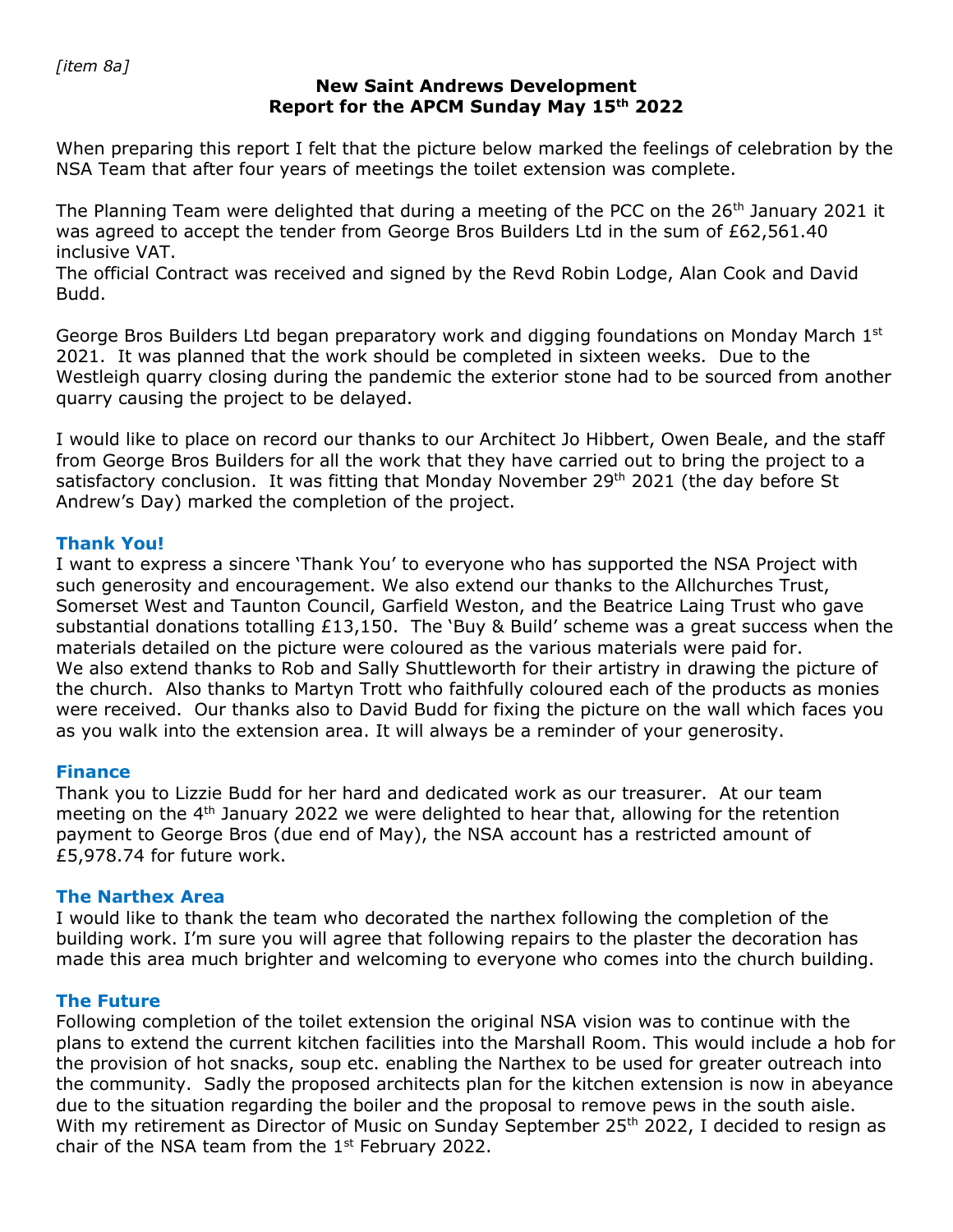I would like to take this opportunity to thank the members of the NSA Team [listed below] for their commitment and support to the project during the past four years. It has been a pleasure to work with them.

*Alan Cook (Chair until 31/1/2022)* March 2022

David & Lizzie Budd Steve Bull Tom Cridland Sue Goodman Mervyn Jones Revd Robin Lodge Martyn Trott

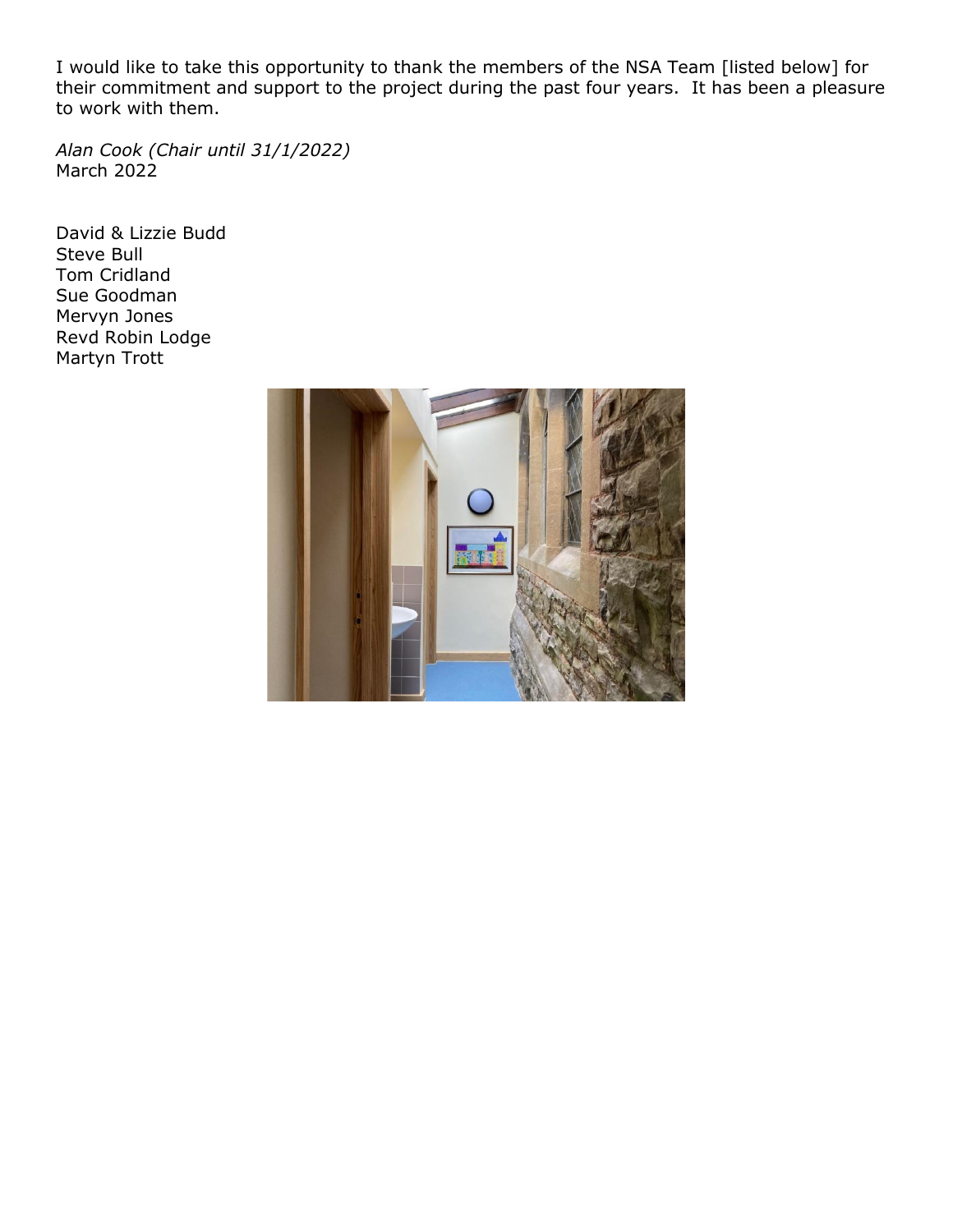| <b>Expenditure</b><br><b>Total</b><br><b>Statement</b><br><b>Income</b><br><b>Standing</b><br>Cash/Chq/<br><b>Bank</b><br>Other<br>Order<br><b>Transfer</b><br><b>Interest</b><br>42,362.76<br>[Carried forward 2020]<br>19.36<br>925.00<br>762.50<br>15,310.91<br>$-49,910.22$<br>9,470.31<br>Agrees to St 57<br>Outstanding S/O to end<br>Dec '21<br>35.00<br>Balance after pending<br>Agrees to statement as at<br>31/12/21<br>transactions<br>9,505.31<br>Outstanding invoice to<br>retention of £1177.54)<br>Paid in full<br>$-8369.17$<br><b>Balance</b><br>1,136.14<br>Outstanding claim from<br>LPW Grant Scheme **<br>6020.14<br>Received<br>6,020.14<br>Retention<br>$-1177.54$<br>$-1177.54$<br>5978.74<br>As at 31/12/2021 | <b>New St Andrews -</b> |  |  |  | APCM 15 May 2022, item 8a |
|----------------------------------------------------------------------------------------------------------------------------------------------------------------------------------------------------------------------------------------------------------------------------------------------------------------------------------------------------------------------------------------------------------------------------------------------------------------------------------------------------------------------------------------------------------------------------------------------------------------------------------------------------------------------------------------------------------------------------------------|-------------------------|--|--|--|---------------------------|
|                                                                                                                                                                                                                                                                                                                                                                                                                                                                                                                                                                                                                                                                                                                                        | financial summary       |  |  |  |                           |
|                                                                                                                                                                                                                                                                                                                                                                                                                                                                                                                                                                                                                                                                                                                                        | 2021                    |  |  |  |                           |
|                                                                                                                                                                                                                                                                                                                                                                                                                                                                                                                                                                                                                                                                                                                                        |                         |  |  |  |                           |
|                                                                                                                                                                                                                                                                                                                                                                                                                                                                                                                                                                                                                                                                                                                                        |                         |  |  |  |                           |
|                                                                                                                                                                                                                                                                                                                                                                                                                                                                                                                                                                                                                                                                                                                                        |                         |  |  |  |                           |
|                                                                                                                                                                                                                                                                                                                                                                                                                                                                                                                                                                                                                                                                                                                                        |                         |  |  |  |                           |
|                                                                                                                                                                                                                                                                                                                                                                                                                                                                                                                                                                                                                                                                                                                                        |                         |  |  |  |                           |
|                                                                                                                                                                                                                                                                                                                                                                                                                                                                                                                                                                                                                                                                                                                                        | Total                   |  |  |  |                           |
|                                                                                                                                                                                                                                                                                                                                                                                                                                                                                                                                                                                                                                                                                                                                        |                         |  |  |  |                           |
|                                                                                                                                                                                                                                                                                                                                                                                                                                                                                                                                                                                                                                                                                                                                        | <b>Pending items</b>    |  |  |  |                           |
|                                                                                                                                                                                                                                                                                                                                                                                                                                                                                                                                                                                                                                                                                                                                        |                         |  |  |  |                           |
|                                                                                                                                                                                                                                                                                                                                                                                                                                                                                                                                                                                                                                                                                                                                        |                         |  |  |  |                           |
|                                                                                                                                                                                                                                                                                                                                                                                                                                                                                                                                                                                                                                                                                                                                        |                         |  |  |  |                           |
|                                                                                                                                                                                                                                                                                                                                                                                                                                                                                                                                                                                                                                                                                                                                        |                         |  |  |  |                           |
|                                                                                                                                                                                                                                                                                                                                                                                                                                                                                                                                                                                                                                                                                                                                        |                         |  |  |  |                           |
|                                                                                                                                                                                                                                                                                                                                                                                                                                                                                                                                                                                                                                                                                                                                        |                         |  |  |  |                           |
|                                                                                                                                                                                                                                                                                                                                                                                                                                                                                                                                                                                                                                                                                                                                        |                         |  |  |  |                           |
|                                                                                                                                                                                                                                                                                                                                                                                                                                                                                                                                                                                                                                                                                                                                        | George Bros (final -    |  |  |  |                           |
|                                                                                                                                                                                                                                                                                                                                                                                                                                                                                                                                                                                                                                                                                                                                        |                         |  |  |  |                           |
|                                                                                                                                                                                                                                                                                                                                                                                                                                                                                                                                                                                                                                                                                                                                        |                         |  |  |  |                           |
|                                                                                                                                                                                                                                                                                                                                                                                                                                                                                                                                                                                                                                                                                                                                        |                         |  |  |  |                           |
|                                                                                                                                                                                                                                                                                                                                                                                                                                                                                                                                                                                                                                                                                                                                        |                         |  |  |  |                           |
|                                                                                                                                                                                                                                                                                                                                                                                                                                                                                                                                                                                                                                                                                                                                        |                         |  |  |  |                           |
|                                                                                                                                                                                                                                                                                                                                                                                                                                                                                                                                                                                                                                                                                                                                        |                         |  |  |  |                           |
|                                                                                                                                                                                                                                                                                                                                                                                                                                                                                                                                                                                                                                                                                                                                        |                         |  |  |  |                           |
|                                                                                                                                                                                                                                                                                                                                                                                                                                                                                                                                                                                                                                                                                                                                        | <b>Balance</b>          |  |  |  |                           |
|                                                                                                                                                                                                                                                                                                                                                                                                                                                                                                                                                                                                                                                                                                                                        |                         |  |  |  |                           |
| ** Note: LPW is Listed Places of Worship Grant scheme - gives grants to cover VAT incurred in repairs.                                                                                                                                                                                                                                                                                                                                                                                                                                                                                                                                                                                                                                 |                         |  |  |  |                           |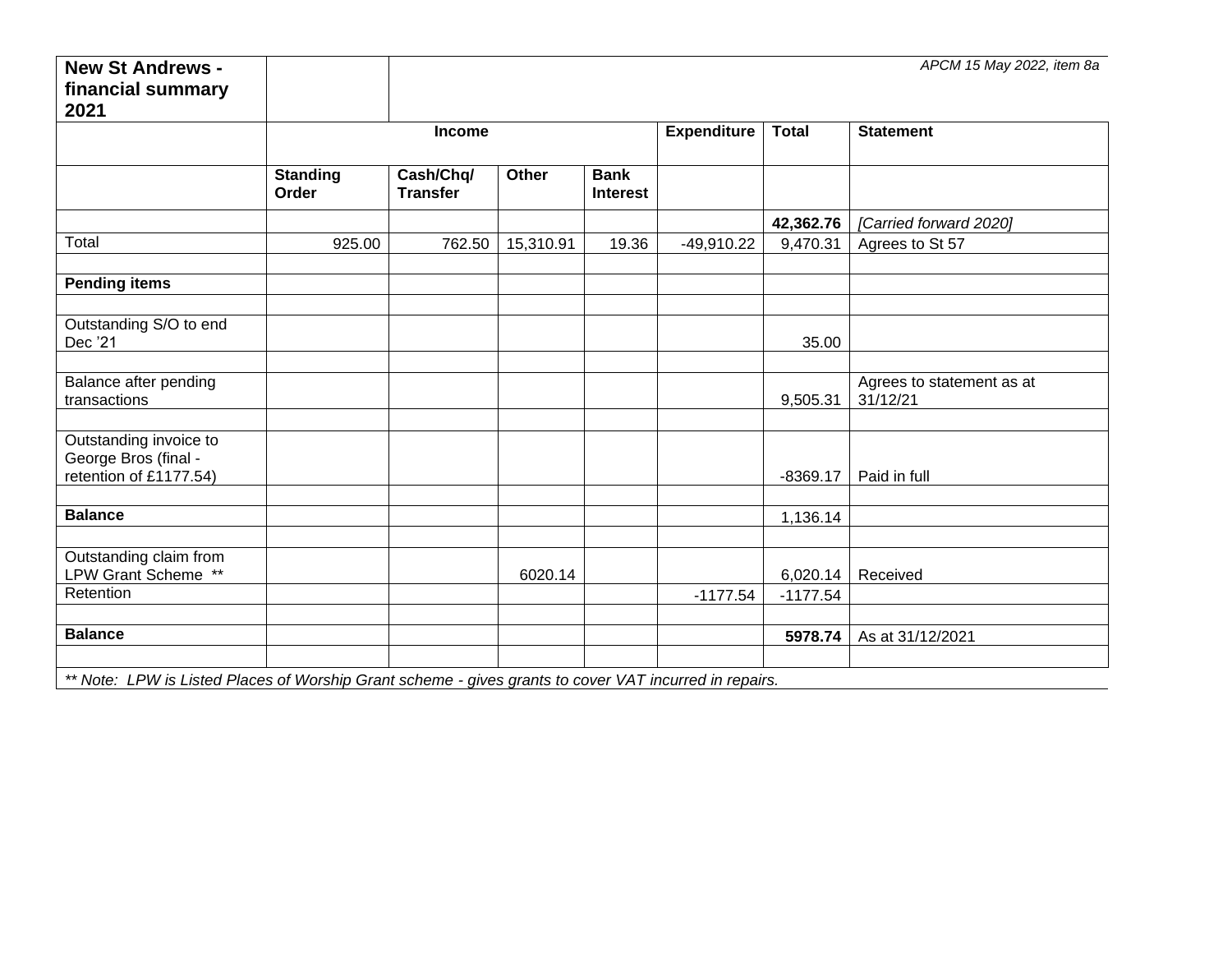#### **REPORT OF THE SAFEGUARDING PERSON TO ST ANDREW'S CHURCH, TAUNTON, APCM, MAY 2022**

This report refers to the year January – December 2021.

#### **Safe recruitment**

2021 saw the resumption of some church activities but not those involving children at St Andrew's, such as Railway Children and Church Mice. Telephone support continued to be given to those who appreciated the continued contact. Three of our congregation took up roles as Lay Pastoral Assistants, took the necessary training courses and received clearance from the Disclosure and Barring Service. Any new DBS clearances now have to be renewed every 3 years (previously 5 yearly), although they are on a 'rolling programme' for existing clearances.

At the end of 2021, 19 members plus clergy and readers of St Andrew's Church held a clean DBS certificate. These all held roles working with the choir, children and young people, and included churchwardens, lay pastoral assistants, pastoral support and the ministry team.

During 2020, two safeguarding concerns were raised with the Safeguarding Team at Bath and Wells.

#### **Training**

All volunteers (ie most of St Andrew's congregation!) are required to take some training on Safeguarding which must be renewed every 3 years. The level of training is dependent on the volunteer's particular role. Every volunteer is required to take on-line Basic Awareness training, those whose role involves DBS clearance, and PCC members, must take on-line Foundation training while Leadership training (face-to-face) is for Clergy, Readers and Parish Safeguarding Officers. As activities resume it is necessary for a number of our activity leaders and volunteers to renew their training, and the APCM report for 2022 will reflect this activity.

#### **Attendance at PCC meetings**

I make a written report to each PCC meeting, updating members on any changes to the church 'teams' – as in effect the PCC are 'employers' of all volunteers. I attended the October 2021 PCC meeting when the annual safeguarding Action Plan was updated, using the on-line Parish Dashboard tool. I have recently become a coopted member of the PCC to give advice on safeguarding matters should it be necessary at meetings, and I am grateful for the support and advice given to me by the Safeguarding Team at Wells.

I am grateful to Team Leaders who keep me updated on prospective changes to their teams, as all volunteers must be 'safely recruited' to their posts. At the time of writing there are 78 volunteers at St Andrew's who carry out 202 tasks between them. We are blessed to have so many people willing to carry out these tasks.

*Alison Perry, Safeguarding Officer March 2022*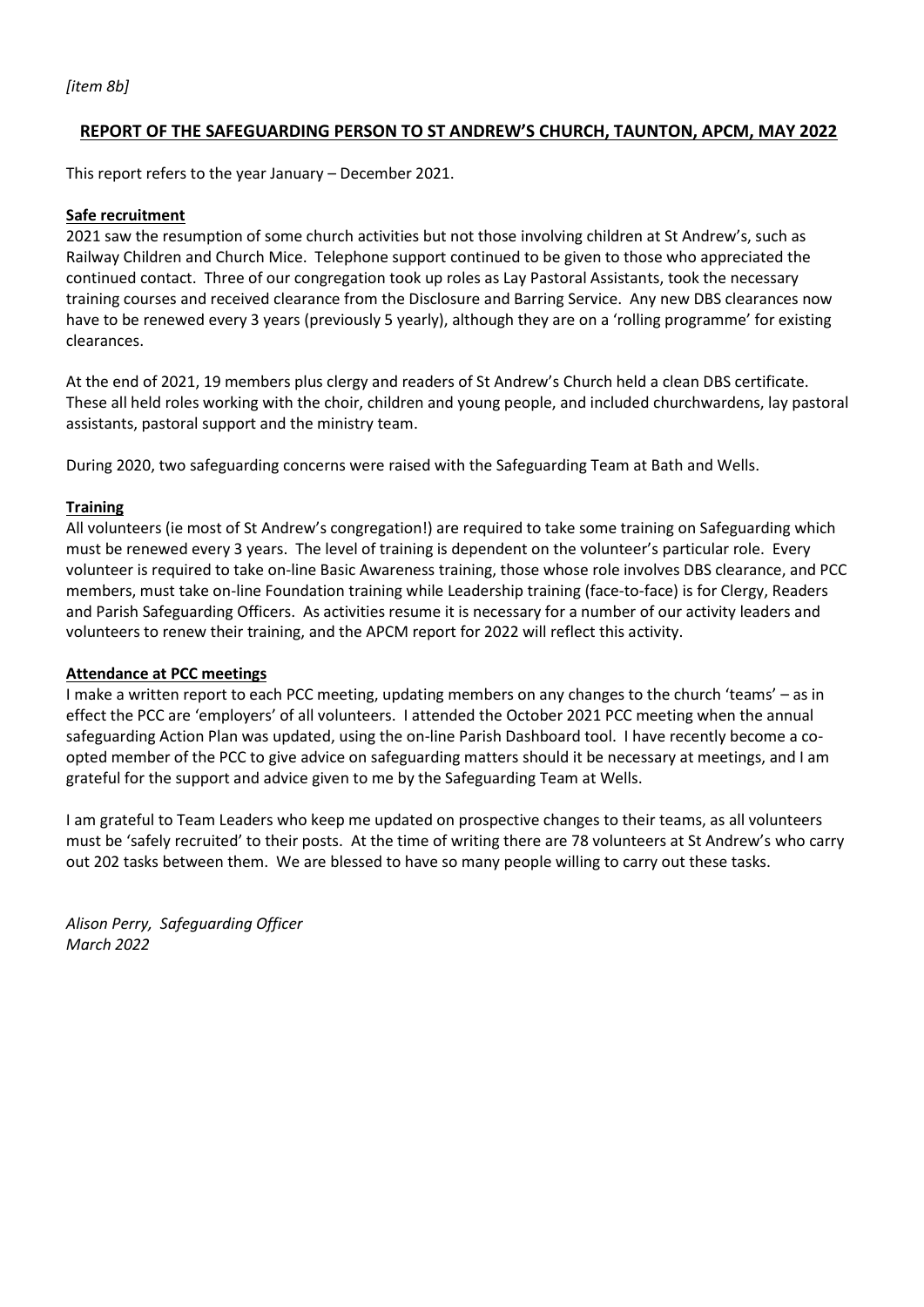*[item 8c]*

# **St Andrews Church Hall Report for APCM 2022**

#### 1. Financial Statement 2021

Attached is a summary of the hall's income and expenditure during the period 1 January 2021 to 31 December 2021 including a comparison with 2020. *Please note these figures are included within the church accounts for that period and are not separate.*

The hall made a small loss of £374, compared to a loss of £1601 in 2020. Income fell by £2142 mainly due to the cessation of the government's furlough scheme payments which covered 80% of the salary costs of the hall manager and hall cleaner whilst the hall was closed.

Expenditure also fell by £3369 .due to very little expenditure on equipment, furniture etc. There was also a rebate of £636 from the fuel providers. It is doubtful if any such rebate will be available in 2022!

#### 2. Lets

Most government Covid restrictions were lifted on 19 July 2021. Apart from the local election in May 2021, one-off lets such as parties did not start returning until July. The demand for one-off lets has been steadily increasing since then.

During March, child care and children's supervised activities could resume and from then Taunton Reading Fairy, Mother & Baby Yoga and children's Karate all resumed. All other lets recommenced in September.

We lost a few lets during 2021, Toddler Group and the smaller of the two Karate groups. On the plus side, we gained Priorswood Circuits.

#### 3. Other

The hall has been very fortunate that the cost of improvements to the toilets of £7000 has been met by funding from the church (PCC). Very many thanks.

Many thanks also to Merv Jones for redecorating a large area of the hall whilst it was closed during the Covid pandemic.

#### 4. 2022

A recent new let has been Tea and Tots, which is a great success. Another new let but for six months only is an NHS training group Both the leaders of our pre-school groups (Reading Fairy and Mother and Baby Yoga) are currently on maternity leave and at this stage it is not known whether the groups will restart

New doors for the refurbished toilets have been installed, these being the last of the hall's door replacement programme, commenced a few years ago and from hall funds.

A leak from a roof window caused minor damage to the Weston Room ceiling.

If funds allow, work to remove moss from the roof.

Investigations are on-going for provision of Wi-Fi for the hall purchase of projector and screen as funds allow,

Finally, many thanks to the rest of the Hall Committee, Lesley and Mervyn Jones, Robin Lodge, Annie Garland, Andy Thomas, Mike Chapman and Thomas Cridland.

*Mike Longman Hall Treasurer April, 2022*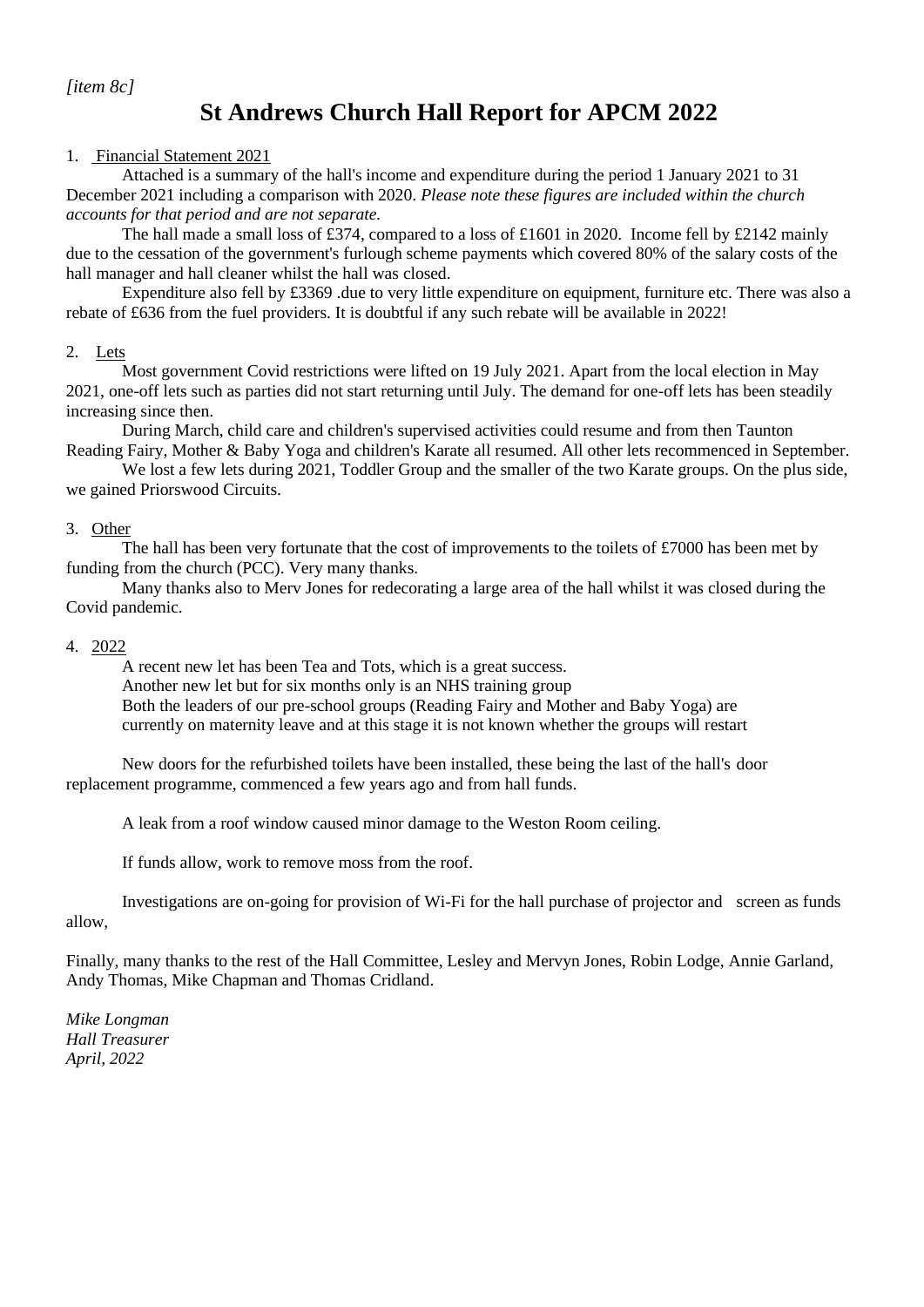# **ST ANDREWS CHURCH HALL FINANCIAL STATEMENT 1 JANUARY 2021 – 31 DECEMBER 2021**

Reconciliation of Spreadsheets/Bank Statement

| <b>Spreadsheets</b> | <b>Statements</b> |       |      |  |  |
|---------------------|-------------------|-------|------|--|--|
| Income- $8539$      | 01.01.21          | -4844 |      |  |  |
| Expenditure $+8913$ | 31.12.21          |       | 4470 |  |  |
| $NETT + 374$        | <b>NETT</b>       | 374   |      |  |  |

On that basis, the hall made an operating loss of £374 in 2021, compared to a larger loss of £1601 in 2020.

Income and expenditure broken down as follows:-

## **Income**

| 2021   |         | 2020             |           |                                |       |                                |
|--------|---------|------------------|-----------|--------------------------------|-------|--------------------------------|
| 7034   |         | 7443             |           | $+409$                         |       |                                |
|        | 28      |                  | 26<br>$+$ |                                |       |                                |
| 1297   |         | 3210             |           | $+1913$                        |       |                                |
| 206    |         | $\boldsymbol{0}$ |           | $-206$                         |       |                                |
|        | $-8539$ |                  | $-10681$  |                                |       |                                |
|        |         |                  |           |                                |       |                                |
| 5370   |         | 5306             |           | -64<br>$+$                     |       |                                |
| 1243   |         | 1225             |           | 18<br>$+$                      |       |                                |
| 272    |         | 297              |           | 25                             |       |                                |
| 776    |         | 3256             |           | $-2480$                        |       |                                |
| 300    |         | 347              |           | 47<br>$\overline{\phantom{0}}$ |       |                                |
| 552    |         | 1361             |           | $-809$                         |       |                                |
| 100    |         | 90               |           | $+ 10$                         |       |                                |
| 300    |         | 400              |           | $-100$                         |       |                                |
|        | $+8913$ |                  | $+12282$  |                                |       |                                |
| $+374$ |         | $+$              |           |                                | -1227 |                                |
|        |         |                  |           | 1601                           |       | Interest<br>$+2142$<br>$-3369$ |

## **NOTES**

1 Income

*a* Furlough Scheme payments ceased in March 2020

*b* Closure of Diocesan Board of Finance account. Funds transferred to Hall account

2 Expenditure

*c* No programme of work following replacement of internal doors in 2020

*d* Rebates totalling £636

*Mike Longman Hall Treasurer January 2022*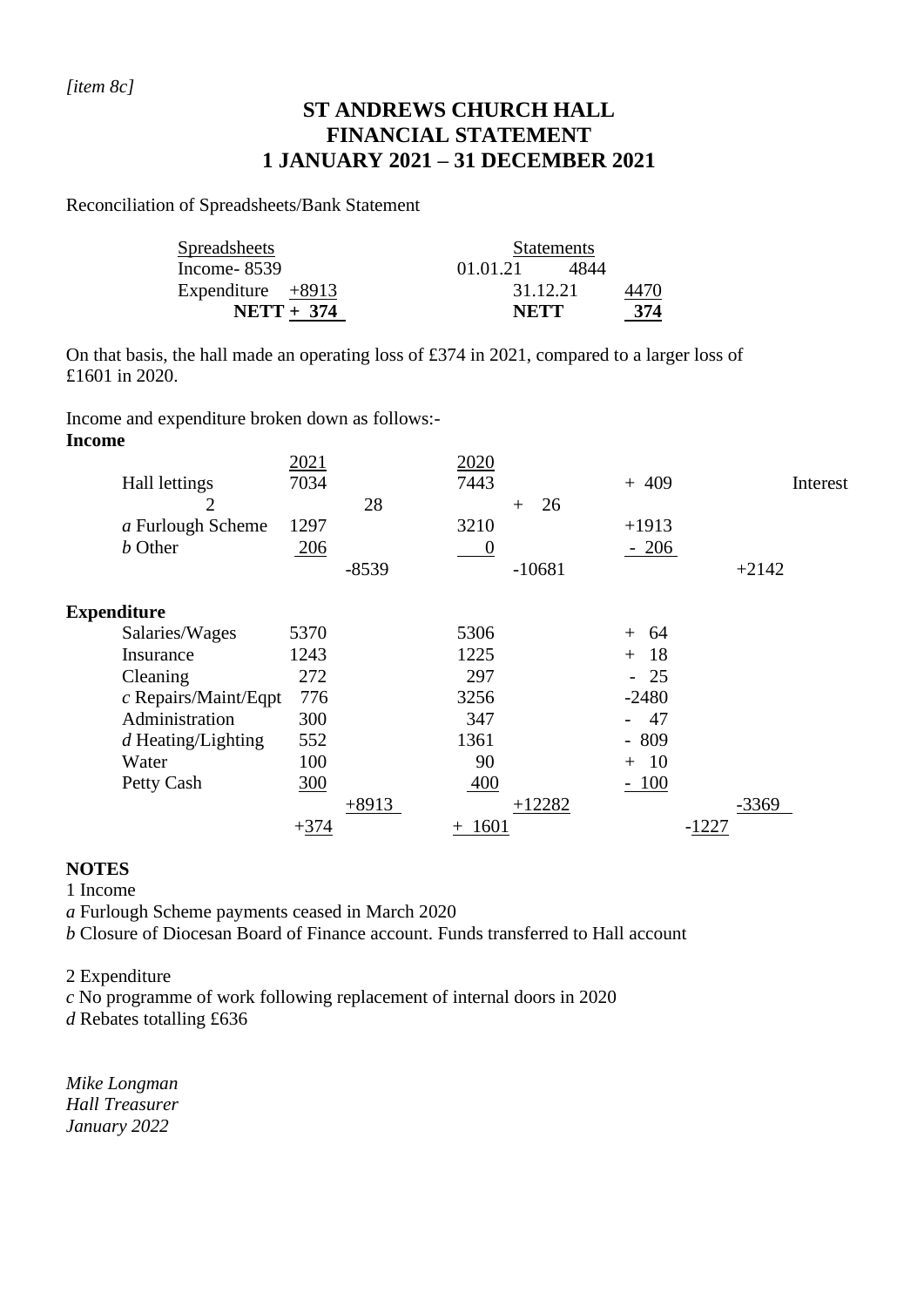# *The Choir and Music Group – Report for APCM Sunday 15th May 2022*

## **The Choir and Music Group.**

The following picture captures so well the spirit of fun and enjoyment that we have when practising the music for our Sunday services and for those special occasions that occur during the year.



So it is only right that I should begin by saying a big 'Thank You' to all the members of the Choir and the Music Group for their ongoing dedication and commitment to the music ministry here at St Andrew's.

Thank you also for the kind and appreciative comments that are often made by members of the congregation.

## **Cantor and Organ.**

At the end of March 2021 we were able to meet again in person for the Eucharist.

Sadly it was only possible for organ music to be played plus chanting by a cantor voice.

During this time and the months that followed it was an opportunity to sing a variety of arrangements for the Responsorial Psalms and for parts of the Eucharist (Gloria etc.)

Although I was able to sing I also felt for you knowing that in your hearts you would like to have joined in.

It was therefore a wonderful experience on Sunday August 15<sup>th</sup> 2021 to see the return of congregational singing, beginning with the hymn '*Tell out my soul the greatness of the Lord'* expressing our joy and thanksgiving to God in word and music.

The choir returned on Sunday September  $12<sup>th</sup>$  adding further music to enhance the beauty of our worship.

## **Special Services.**

It was a joy to see the return of the Advent Carol Service on Advent Sunday with the theme 'LIGHT AT THE END OF THE TUNNEL'.

I am grateful to Sue Richards for suggesting this inspirational theme for the service and for sharing together in the planning of the service.

It was a further joy to be able to hold our Community Carol Service on Sunday December 19th with congregational carols, readings, choir pieces with accompaniment shared between organ and the music group.

We were able to hold the Crib Service and the Midnight Mass with full congregational participation.

## **Choosing music for worship!**

The choices of music for worship is a challenge and one that I particularly enjoy trying to complement the scriptures that are set for each Sunday of the year.

We all have our favourite hymns and songs speaking about those key moments in our lives – thanksgiving, sadness, doubt, relationships, discovering more about God.

While this is important worship and music must also speak about the needs of the wider world and the community in which we live.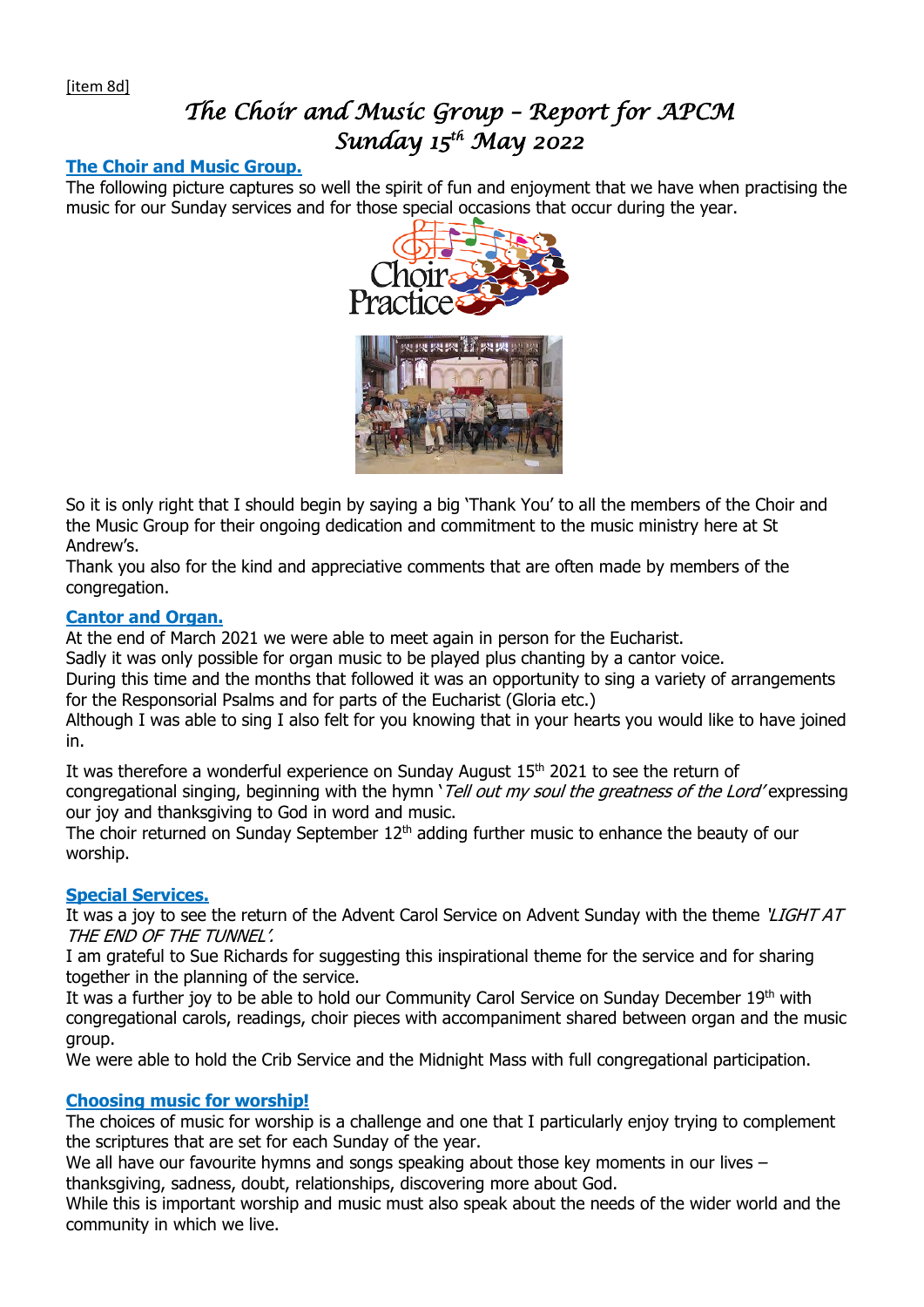## **Hymn Books!**

For the time being printed hymn sheets are being prepared for the Sunday Parish Eucharist. It is providing the opportunity to use a wider choice of hymns from a variety of books that are available. At the moment we are using 'Sing Praise', for which the choir already has full music copies, together with contemporary music from the Catholic Church; reproduction from all these sources is covered by licence.

## **Royal School of Church Music.**

The RSCM continues to arrange a number of webinars covering a wide range of liturgical ideas and music to accompany the words.

#### **The Organ**

I would like to record my thanks to James Atherton and Ross Daly from Nicholson & Co Ltd Pipe Organ Builders who tune and look after our organ with careful attention to the voicing and keeping an eye on any defects that may need attention.

#### **Looking to the future!**

Since the choir returned we have felt that there is a better balance with voice parts with using the chairs as they are currently positioned beyond the rood screen.

#### **Retirement!**

Robin told the congregation that I would be retiring as Director of Music in 2022.

It was not an easy decision to make but I feel that it is the right one.

My last service will be the Parish Eucharist on Sunday September  $25<sup>th</sup>$  after which I am planning to have a break for at least six months during which I hope to discover what the good Lord might be calling me to do.

It has been a joy and privilege to be part of the fellowship at St Andrew's for over 26 years. Thank you for your love, support and appreciation during my time here.

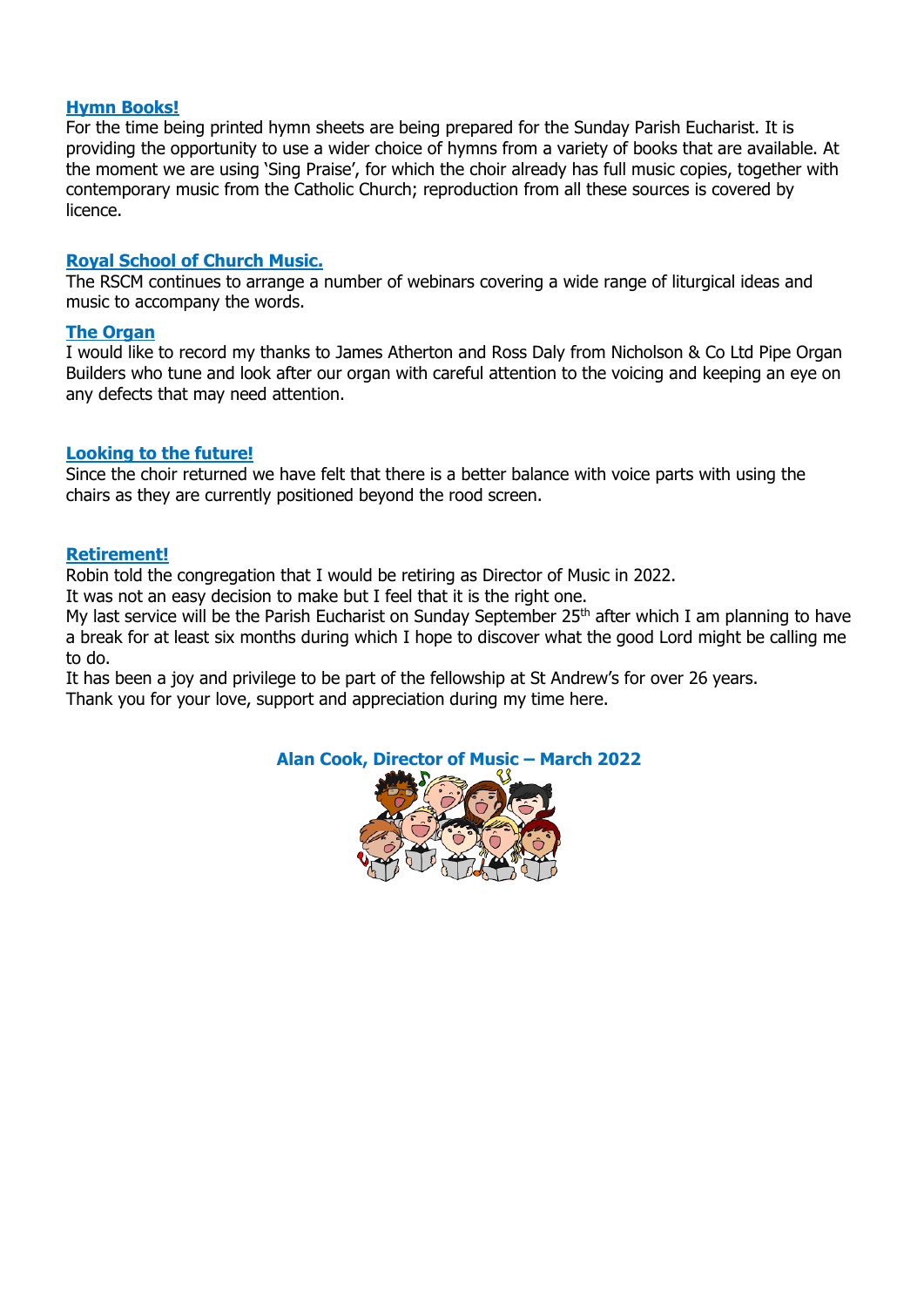# **REPORT OF THE FUNDRAISING GROUP TO THE CHURCH ANNUAL MEETING, FOR JANUARY – DECEMBER 2021**

The Covid pandemic continued to put a stop to our usual flux of fundraising and social events during 2021, but all was not lost and the result at the end of the year was a very pleasing sum in the region of £4800, thanks to all our loyal supporters.

'Bags of Help' in September raised £90, with the Summer lunch (£524), Harvest (£535) and Winter Warmer (£483) lunches bringing in a healthy profit which was boosted by some generous donations from a supporter. The October Table Top Sale raised £322 and our main two events were the Christmas Market (£1038) and the visit of the Taunton Deane Male Voice Choir, who gave a superb concert in their Diamond Year and helped us to a healthy profit of £637. Our Grand Draw has so far raised £441, and the Draw will be carried forward to the Fete when the main prize draw will take place. Income has also to cover Draw cash prizes, lottery registration, and we have invested in some new tablecloths for our church meals. Otherwise, we are very cheap to run!

## **'LIGHT UP THE SPIRE'**

We continue to be supported to 'Light up the Spire' and since June 2020, thanks to people's generosity, the total raised is £1900 (plus Gift Aid), £975 being raised in 2021. Each sponsor receives a certificate commemorating their contribution, and details of each month's sponsorship is included in 'Inspire', the weekly notice sheet, and on local social media, thus raising the profile of St Andrew's in the community. It is a lovely way to commemorate a loved one, to celebrate an event, or to send a message of thanks or praise to the wider community. If you would like more information on how you can sponsor a month's spire illumination, please contact the Parish Office, or speak to Alison Perry.

#### **EASYFUNDRAISING**

Easyfundraising continues to raise a few pounds – again from very few people who use this facility of giving, at no cost to themselves. Since we joined with easyfundraising in 2017, we have received £566, £173 of which was received in 2021. This is such an easy way to raise money for the church. Please – if you ever place orders for goods or services via the Internet – consider registering for easyfundraising. It is one extra 'click' when you order and St Andrew's Church will benefit. Speak to Alison Perry for more information.

#### **SMILE AMAZON**

As St Andrew's Church is now a charity, we can benefit from being part of the 'Smile Amazon' community. If you are shopping with Amazon, and are offered the chance to support a charity, please search for 'Parochial Church Council of St Andrew' and 0.5% of the purchase price will be donated by Amazon to our church.

It has been good to be able to plan for events in 2022 and we hope that you will support us as you have been doing in 2021. Thank you.

> **DATES FOR YOUR DIARY – 2022 Saturday 11th June – Fete on the Green (Her Majesty's birthday) Sunday 10th July – Summer Lunch after 10.00 am service Saturday 3rd December 2022 – Church Christmas Market**

*The Fundraising Team Alison and Bill Perry, Karen Cridland, Anna Thistlethwaite, Sally Kellock, Mervyn and Lesley Jones. 'Putting the Fun into Fundraising'*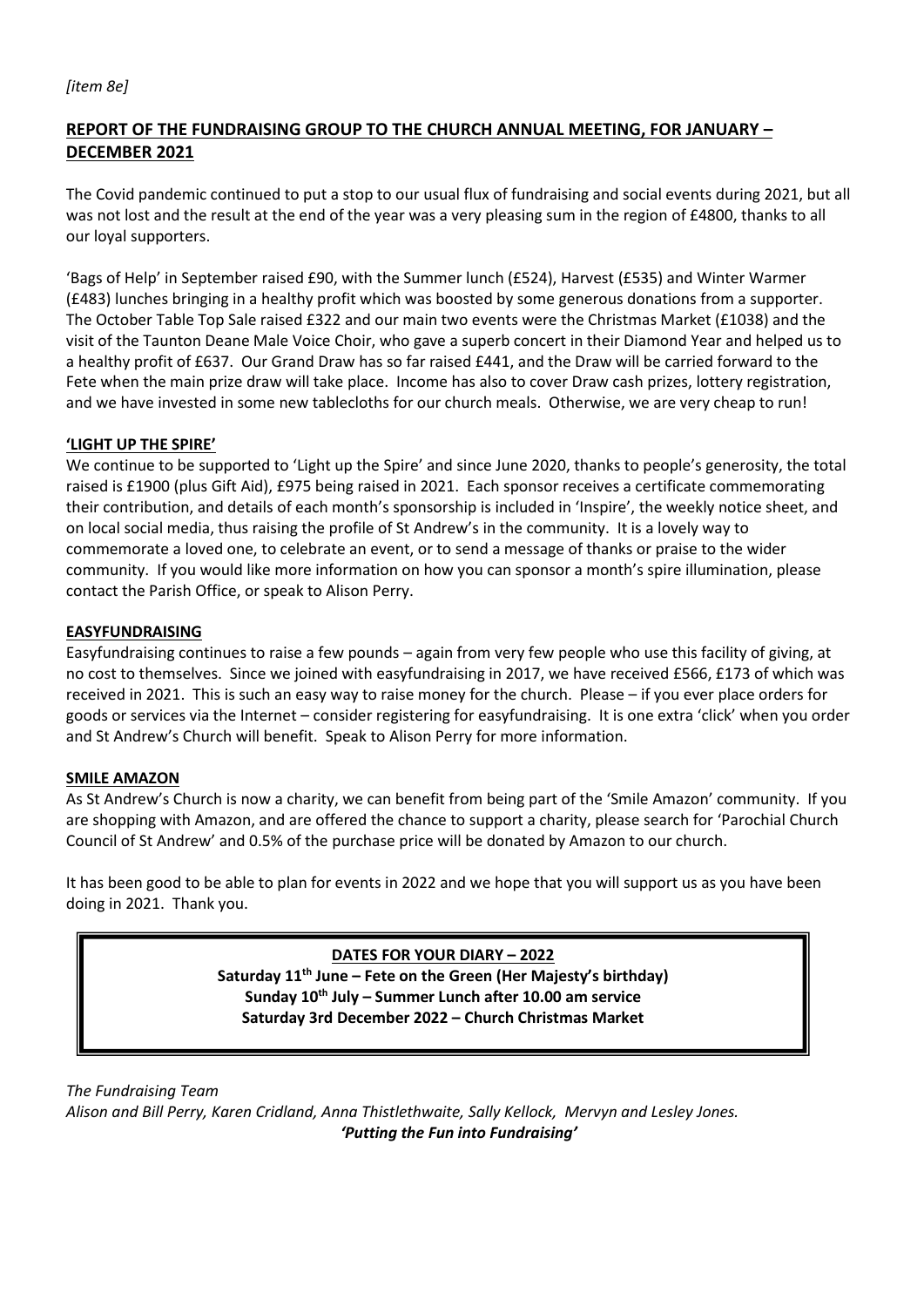*[item 8h]*

## **Bellringing 2021, report for St Andrew's APCM, 15 May 2022.**

There was no service ringing or ringing practice during 2021. The tenor bell was tolled for 30 minutes to mark the funeral of HRH Prince Philip. Duke of Edinburgh on April 17<sup>th</sup> 2021.

With the relaxation of Covid restrictions, service ringing recommenced in January 2022.

*Henry Haslam*

*[item 9]*

#### **Taunton Deanery Synod report 2021**

At the time of the last St Andrew's APCM [21 May 2021] hopes were high that Deanery Synod could meet in person for the annual Eucharist in the summer. However, as the June date approached and Covid infection rates rose, it was postponed until September.

The September Eucharist did take place, at St Mary Magdalen. It in turn was affected by Covid to the extent that plans for 'bring and share' catering had to be changed to 'bring your own'. The Archdeacon celebrated and preached.

The usual autumn meeting did take place but was restricted to Zoom. The main item for consideration was an online presence for the Deanery. It was agreed that a small group would discuss and prototype a Facebook presence.

The spring meeting took place at St James's on 1 March 2022. It was a hybrid meeting – Zoom and in person. It was possible to report that a prototype Facebook page had been created. The central item was a session led by Julia Hill. She is the main contact point for deaneries and parishes in this archdeaconry. She demonstrated some cards developed to help deaneries and parishes to hold discussions to clarify their aims and how they might work towards them.

Stephen Grimshaw Taunton Deanery Synod Rep., 2020-23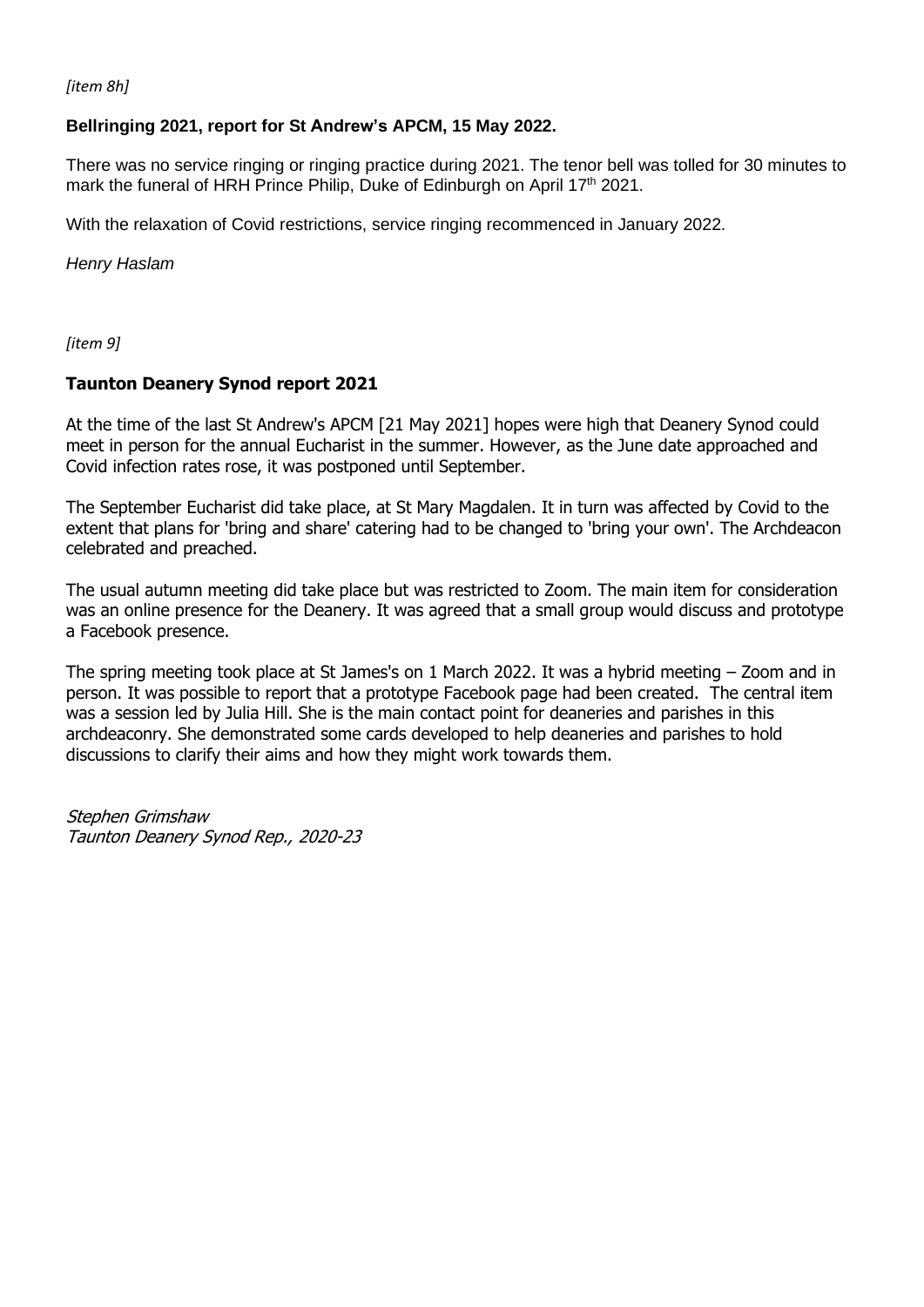# **Vicar's Report**

As a summary of the year's activities is provided in the Annual Report & Accounts, and the work of different departments and responsibilities of church life are set out in this booklet or will have been delivered orally at the meeting, this report is mainly concerned with my thanks, and an appreciation of where we are as a parish now and a vision for the future. In reading the two documents do remember that the Annual Report & Accounts refer to the calendar year 2021.

After a difficult year in 2020, we all hoped that we would fare better in 2021. Alas, after a successful range of Christmas services, albeit with restrictions, it was a shock when Covid cases rose sharply again over the New Year resulting in a third lockdown. This time responsibility for church life was delegated to the incumbent, but with a clear steer from our own Bishop that public worship should once again be suspended, the PCC reluctantly took the decision to close early in January. We re-opened on 28 February and have thankfully been able to continue ever since, thanks to the rapid and widespread vaccination programme in the UK. Step by step it has been possible to dismantle most, though not all, of the precautions, beginning in September. Although the road has not always been smooth, it was good to hold our Parish Conference in September to attempt to "press the reset button" on church life as we recognised the opportunity to think afresh about all we did. This will continue to need to be a work in progress.

As noted last year, it looked like one positive fruit of the pandemic was going to be an extension of our use of modern technology. We have continued to live-stream our main acts of worship to our Facebook page. My thanks to Bill Perry, now firmly in his role as IT Consultant, who has extended the wi-fi from the Parish Office to the whole church and continues to advise on options to improve this service in the future.

It has been really good to have two churchwardens again this year. Churchwardens are my partners in mission, ministry and management. David and Tony have each brought their own gifts to the role. David with a clear vision of what needs to be done and the ability to get things done, even though I know the procedures of the Church of England have been a tad frustrating at times; and Tony with his background and long experience of leadership in Education. We shall miss David in this role, but I am very pleased that he is able to pick up the mantle of Project Manager for New St Andrew's from Alan Cook, who has now retired from that post. At the time of writing, it looked highly likely that Tony will be carrying on as churchwarden alone. That is why it was necessary to ask this APCM to act with immediate effect in appointing Assistant Churchwardens to lend a hand, both with front of house leadership at services as well as with fabric matters. My thanks in advance to those who will have agreed to taking on this role by the time the meeting takes place, and indeed to past churchwardens and others for similar help without an official title! These posts are the appointment of the PCC, rather than by election, for one year at a time.

Sue Goodman continues to be a particularly effective PCC Secretary, giving much support to both clergy and wardens as well as doing her own job, where her attention to detail is an important gift to us all. Further thanks to Sue in her role as Editor of *Inspire*. She has signalled a wish to retire from this role as soon as a replacement can be found. Some progress has been made towards this, but the opportunity has arisen for a review of the full range of our communications so that we are clearer which medium is best used for any given purpose. Paper versions of *Inspire* are now available and can be requested via the Parish Office, but we will be continuing to put it online, at least for the time being.

Since being appointed Treasurer in 2019, Antony Yeo has increased his duties as leader of our "Treasury Team," enabling Mike Chapman to make a full retirement from the team. Mike Shaw remans an invaluable assistant, with the team being brought back up to full strength with Lizzie Budd as Assistant Treasurer alongside him. My thanks to them all.

Lesley Gold is an equally invaluable Administrator, and has worked tirelessly in lockdown at home, and in the Office, when possible, through another year. It is a demanding role, but one she never fails to exercise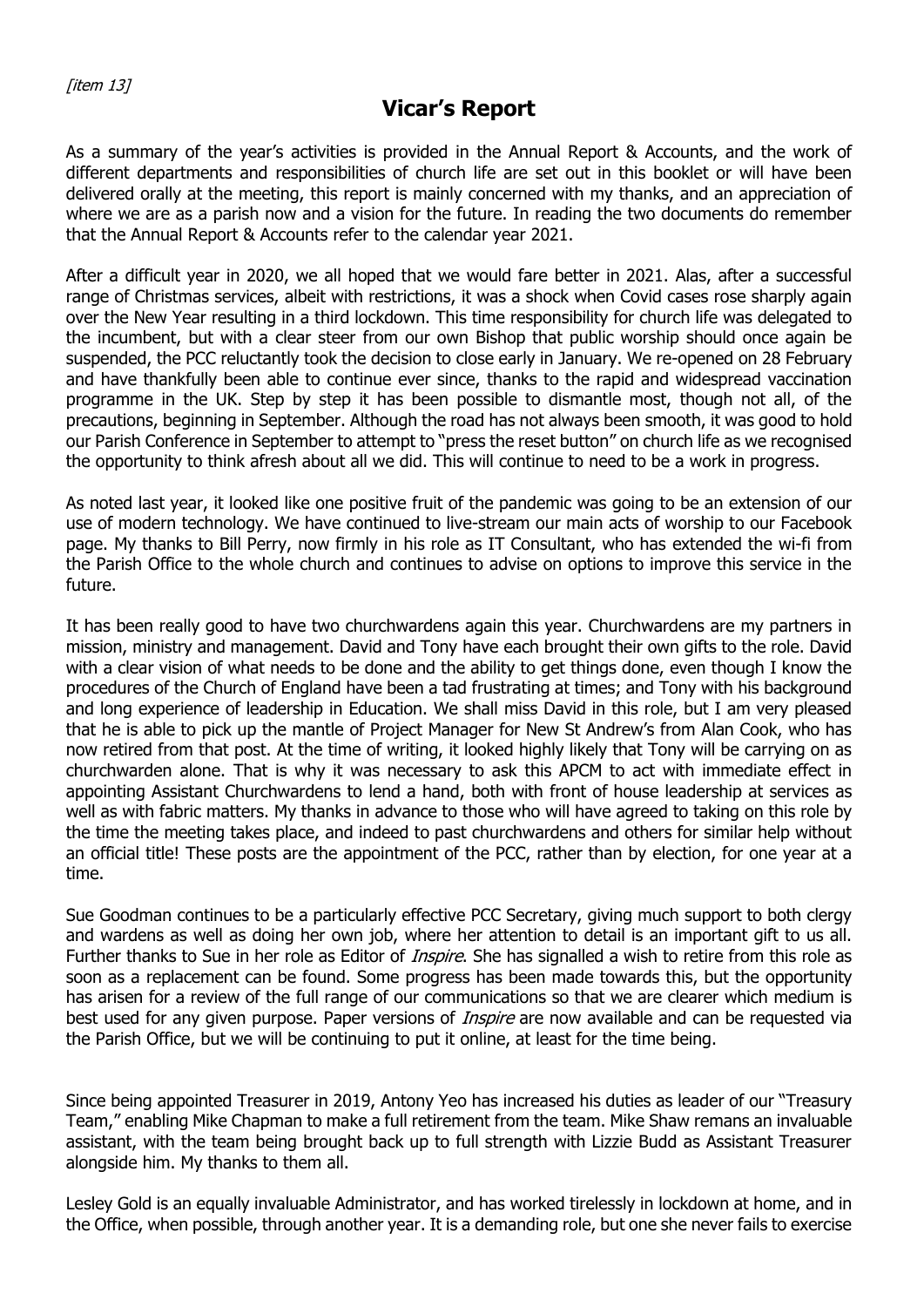with efficiency and good humour. As one who can quite easily let a detail or two slip from the mind, my bacon has been saved by her on more than one occasion with a timely reminder of a small routine matter which can have much greater consequences if overlooked!

Bill Perry's IT role has continued to include being our Webmaster. During 2021 work continued to bring about a refurbished website with a fresh look to it. As church members we may not always look at it often, but those enquiring it is our shop window and needs to be dressed well. It is essential that all receive a warm welcome to St Andrew's and, nowadays, and effective website is part of that package. However, we mustn't forget our other means of online communication, with Esther Checketts managing our Facebook page, and Libby Checketts looking after our Instagram account. It is a reminder that, for some, even a website may not be the go-to place for information about us, preferring instead to use social media.

Our Church Hall has suffered from lockdown but began to build back in 2021. Our policy continues to be that the Hall is developed primarily as the commercial wing of our operation as far as possible, with improvement of its facilities an important agenda item at Hall Committee meetings, with the availability of a projector and screen and Wi-Fi currently at the planning stage. My thanks to Lesley Jones our Hall Manager, assisted ably and very practically by Merv Jones, and to Mike and Annie Chapman for keeping the place clean. Thanks also to the Hall Committee, and Mike Longman as Hall Treasurer. Their work is supplemented by Mike Chapman and the grass cutting and leaf gathering team that looks after the grounds so well.

The hard work done by the New St Andrew's Group, led faithfully by Alan Cook as Project Manager, bore fruit as construction of the toilet extension in church, begun in 2021 and completed by the end of the year. We are all very proud of their achievement and greatly appreciate our new facilities. As I noted last year, this would not have been possible apart from the generosity of church members and successful applications to a couple of grant awarding bodies. My thanks not only to Alan, but also Sue Goodman (NSA Group Secretary), Martyn Trott, Thomas Cridland, David and Lizzie Budd, Steve Bull and Merv Jones.

On the subject of sites and buildings, Ali Perry and Ali Aish together continue to do excellent work maintaining our Garden of Remembrance, more easily now with the disappearance of formal social distancing. It stands as a reminder of many fondly remembered church members no longer with us as well as being an important if little-known resource to the wider community.

It has been a hugely rewarding experience being Training Incumbent to our curate, Katy Gough. Despite all the irritations and uncertainties of the pandemic, it was good to see the completion of her formal training by the end of 2021. Her placement with the Chaplaincy of HMP Exeter resulted in an unexpected job offer to join the team there as official Anglican Chaplain, although her departure during 2022 was always a possibility. It was just the right role for her, and it was a privilege to be among the few members of the public able to be part of her Licensing by the Bishop of Plymouth on 1 March 2022.

Alongside Katy and me, our two licensed Readers, Ruth Cook and Jeremy Harvey, have taken their share in preaching, assisting and leading worship and in pastoral care. We are blessed to have them. Finally, we should not forget Tricia Anderson, now retired from front line ministry but still holding the formal title of Reader Emeritus.

My thanks too for the help and encouragement of our retired clergy. It was sad to see the passing of Peter Fulljames in 2020, his illness exacerbated by pandemic conditions. (A reminder too of the equally sad loss of Gerald Farmer due to Covid directly), but Janet continues to be available for ministry in my absence, which, with the departure of Katy, will be very helpful. During 2021 it was great that we joined by Munna and Nicola Mitra, another retired clergy couple, retiring from school and hospital ministry respectively in Kent. It will be lovely to have their ministry among us too.

Alan Cook, as ever, has been working hard as our Director of Music, on the organ bench and leading the Choir and the Band. I am grateful them all for all that they bring to our worship together, albeit interrupted by the various coronavirus restrictions, and it was a relief when we were able to sing along with them once again. During 2021, the PCC advertised Alan's post as a Job Share with him as the senior partner.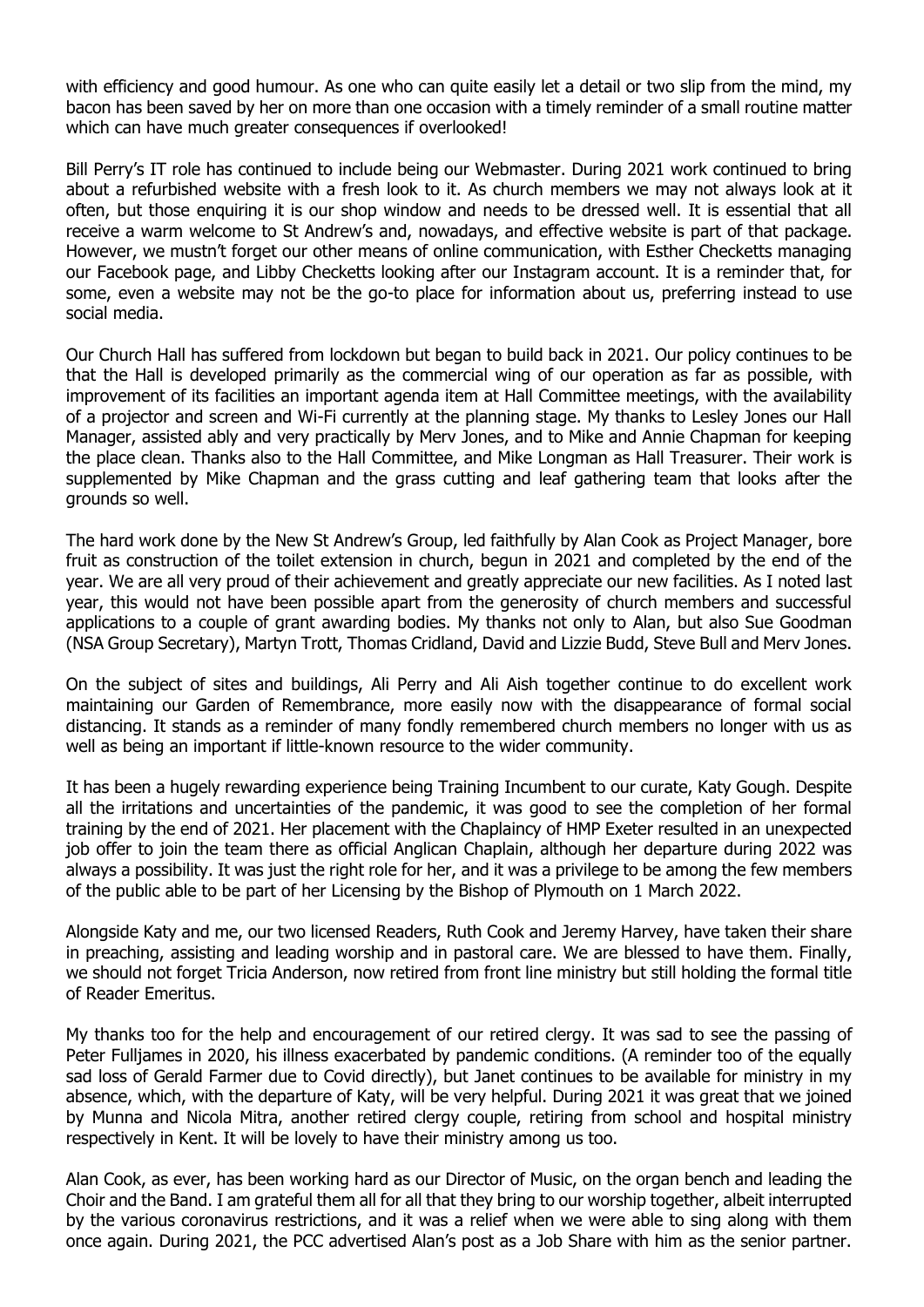However, no applications were forthcoming from a scarce field of available talent. After further consideration, Alan announced that he would be retiring completely at the end of September 2022 and so a new advertisement has now been placed for the full role, with the deadline of applications being 31 May. Alan has brought a huge range of talent as well as music to our worship over the years, and, speaking personally, he has been there in my own professional life for around the last 25 years as Diocesan Music Adviser. Although he will be sorely missed in this role, we will not be losing him entirely for as husband to Ruth and No.1 Supporter in her Reader Ministry here, he will remain one of the family, albeit sitting quietly on the back benches!

Behind the scenes, but no less valuable, are the many hours put in by Martyn Trott, who has gradually taken on all sacristy work since the pandemic began. It is work largely unseen and too easily unnoticed – except of course should it for any reason not be done! My thanks to him and all our servers and Communion assistants for their help in the sanctuary. As we return to a "renewed normal," consideration has been given to the various sanctuary roles in the light of available people resources as part of the 2021/22 Mission Action Plan. Meanwhile, Judy Blew has been able to bounce back as Verger on occasions as things have eased, as well as bringing back that welcome cup of tea or coffee after our Sunday worship. Thank you, Judy, for always being there!

Over the last year, the work of our Flower Team, smaller nowadays, has still been able to achieve great things with limited resources, especially at Christmas and Easter. We thank them heartily for their dedication, without which our festivals in particular would be the poorer.

Our Lay Pastoral Assistants team expanded in 2021 with the commissioning of Steve and Carol Bull and Darren Chalmers to the existing group: Joy Abnett, Lesley Arberry, Beryl Oaten, and Sue Lodge. Katy's review of our pastoral care systems at St Andrew's was delivered in October, although even then we were still very mindful of the limitations of the pandemic. It was resolved to maintain the Telephone Pastoral Network for the time being. My thanks for all that has been done over the last two difficult years to keep in touch with the most vulnerable among us. As I write in May 2022, some semblance of normality and a wider use of the LPA team is looking possible once again. Thanks also to the team that assist with Home Communions, which, again, is only just being able to get working again in the way we were used to. All of these teams have members in common, such is the commitment made to caring for each other. Throughout this time visits to our nursing homes have been suspended and we look forward to working with them again when conditions allow. In the meantime, my thanks to Carol Dimmer who organised Christmas greetings cards from St Andrew's to the residents so that they would know they are not forgotten at their parish church.

Messy Church continued to be in abeyance in 2021, but the decision was taken to refresh our team by working together with Rowbarton Methodist Church, aiming for a relaunch in 2022. RMC have an impressive track record in this sort of ministry, and it will be great to work with them. In the meantime, my thanks to Sue Lodge as Messy Church coordinator for keeping the pilot light aflame!

The pandemic served to see to the final closure of the Railway Children, the numbers having dropped below critical mass for survival. So far it seems there is insufficient demand for opportunities aimed at our teenage members, and our work with Children & Young People is now mostly with schools, Church Mice and Messy Church – although the latter, it should be emphasised, is really a ministry to *families* as a whole. It was good then to see Church Mice start up once again almost two years since it was one of the last groups to meet as lockdown loomed in March 2020. My thanks to Joy Abnett and Judith Crayford for reviving the brand! We had hoped to appoint further members of the team, but it seems that the burden of the paperwork and safeguarding training, important as it is, implies a commitment beyond what is sometimes possible to give. Sadly, from a national perspective, this is a common problem.

Ali Perry's role as Safeguarding Officer, helping us protect our children and vulnerable adults, continues to grow as we understand more about the need, and the whole Church endeavours to improve its processes. As always, Ali carries out all her duties cheerfully and efficiently as ever keeping the necessary records, briefing me and the PCC regularly and making sure our training and clearance checks are all up to date. Training has slipped behind somewhat in 2021, not helped by a shortage of opportunities for face to face training sessions. Both Foundation and Basic levels of training are available online.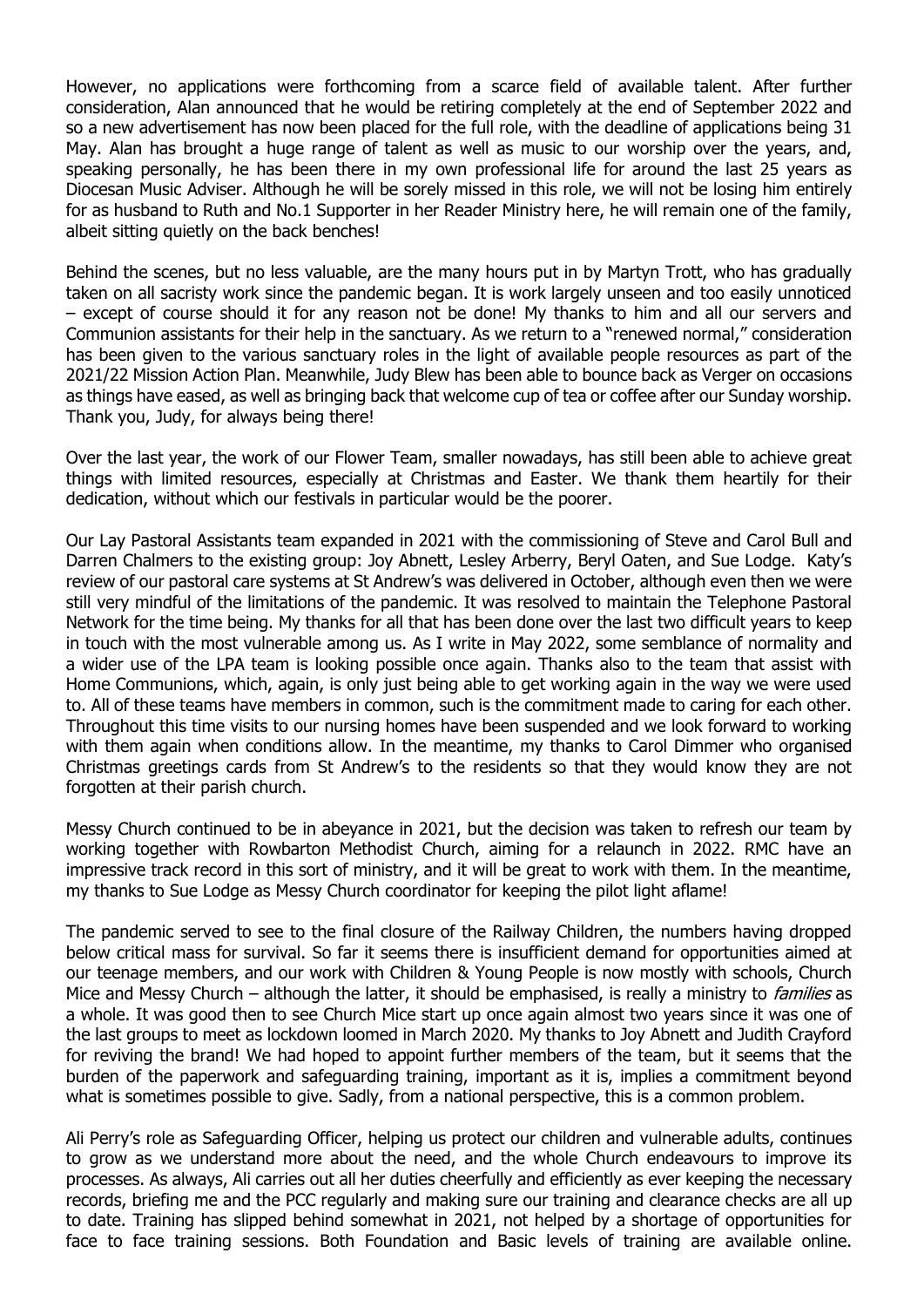Safeguarding training needs to be undertaken at the appropriate level by all who volunteer in any church role, and does need renewing, like DBS clearance, every three years.

In line with diocesan policy, the PCC sets its priorities, and expresses them in its Mission Action Plan. From March 2020, this had been temporarily replaced with a Coronavirus Continuity Plan, which was designed to give an ongoing snapshot of the status of church activities in line with lockdown or other social distancing measures. In September 2021 we held our Parish Conference in order to "press the reset button" on parish life. We began with establishing a set of values which would govern the choices we make about priorities on emerging from pandemic conditions. These were to be: outward facing, reaching out to others in a way that is inclusive, accessible and welcoming to all; caring towards each other and our community; growing in confidence in our faith in a generous and loving God; responsive to change in society so that we are flexible in our worship and in how we serve others; and proactive in nurturing discipleship across the age groups. From this we decided to reopen and renew our Church Mice toddler group, offer worship that is more varied and meets a wider range of needs, to enhance our ministry of welcome and hospitality and finally, to continue with the New St Andrew's Project. This will be reviewed in September 2022. My thanks to all who took part in this important piece of work.

We continue to be at the heart of what is now called MINT (Mission in North Taunton), chaired by Sue Lodge, which plans Easter Cracked and Nativity on the Green as well as coordinating the presentation of It's Your Move books to primary school leavers. Nativity on the Green made a welcome and popular return in December, after which planning for another Easter Cracked began, looking towards April this year, to which we have invited seven primary school Year 5 classes from North Taunton.

Talking of schools, we continue to enjoy close links with St Andrew's School with membership of the Bath & Wells Multi-Academy Trust (MAT) continuing to underpin its Christian identity. There are two Foundation Governors, who have a particular duty to uphold the Christian nature of the school. I am one, and Dawn Booth is the other, and is also Chair of the Local Governing Committee (formerly the Chair of Governors). Since academisation, the PCC no longer has a role in the appointment of these posts. Collective Worship in school continues to be an important ministry. Until lockdown, Katy and I, with Ruth Cook and my Methodist colleague, Deborah Kirk, visited St Andrew's School weekly, and Priorswood Primary School fortnightly. With access to schools severely restricted over this period, it was necessary to make a video recording of a talk for collective worship to be used in each class while whole school gatherings are not possible. Even with the situation easing, schools have remained a sensitive place with a high risk of spread of disease; a return to in-person worship at St Andrew's School is only just beginning at as I write. Meanwhile, at The Taunton Academy, I have continued to be part of the Ethos Committee, the purpose of which is to develop and monitor its own Christian foundation. We were pleased to host a Carol Service for their Year 7 in December, and as 2022 dawned, Katy and I had been booked to cover some collective worship in school. I continue to offer help with RE if required.

We should also make special mention of our superb Fund Raising Team led by Ali Perry. Their oft stated aim of putting the *fun* into *fun*draising returned with vigour in December with the very successful return of the annual Christmas Fair. Comprehensive plans have been laid for 2022, which we hope will proceed unscathed. Ali continues to coordinate the Light up the Spire project to commemorate anniversaries and special events with sponsorship of its floodlighting.

That is already quite a list, but beyond that there is a veritable army of others, too numerous to mention individually: our baptism welcomers, church cleaners, lesson readers, intercessors, sidespeople, coffee and catering helpers, cash counters, linen launderers, bell ringers, magazine/leaflet collators and distributors, and all the members of the PCC. Some of these ministries have not yet restarted, others have changed, and some have continued more or less as before. The list goes on, almost more than I can remember. And so if anyone has been left out, thank you to you too!

Last, but by no means least, I would like to record a public thank you to my wife, Sue, who alongside her other church roles and a more formal network of support, plays a major – maybe the greatest - part in keeping me sane! Her unstinting encouragement, sharing both the joys and sorrows of public ministry (and there can be plenty of each!), not least waiting for long hours for me to come to rest for more than